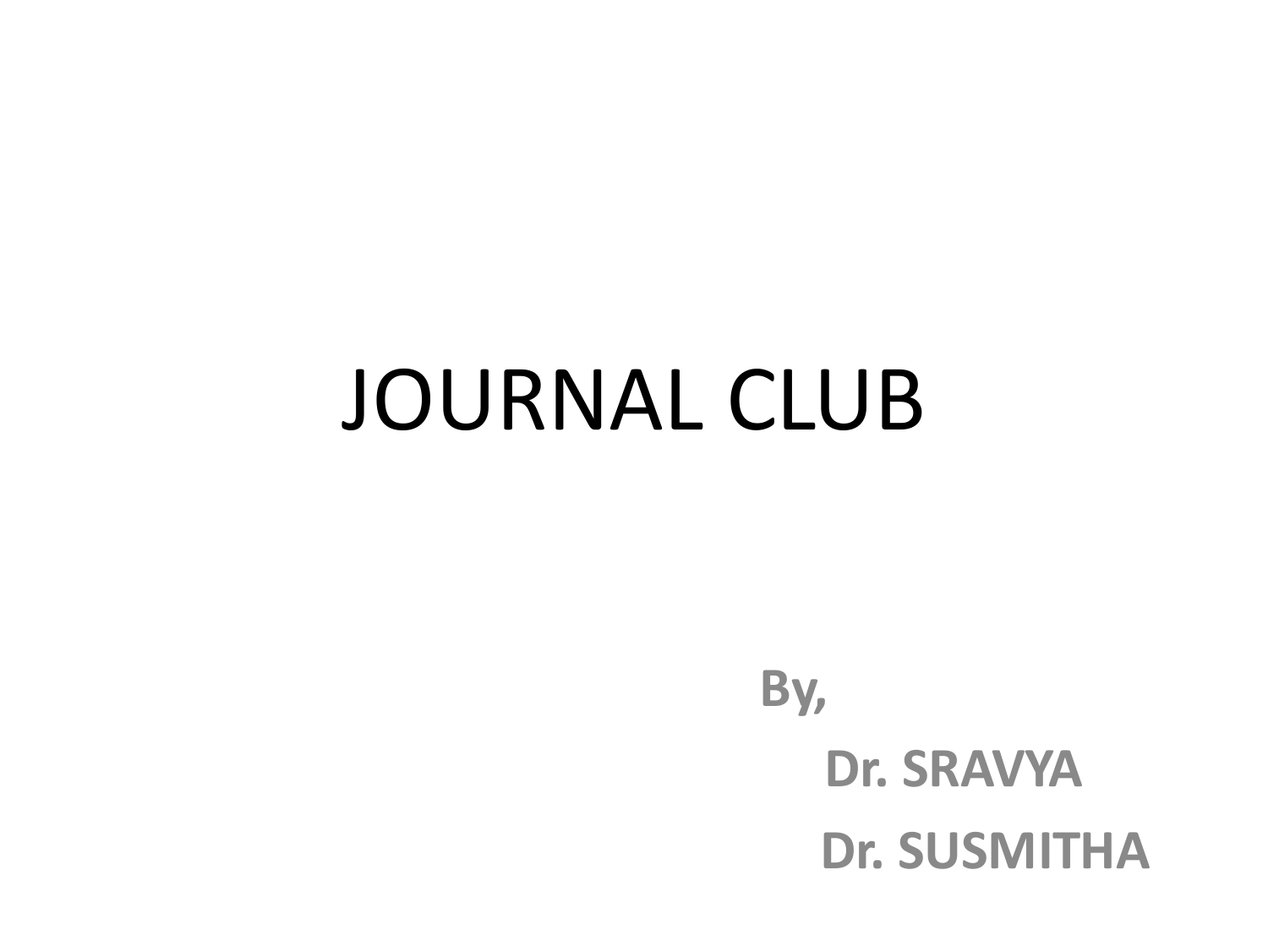# Hyperbilirubinemia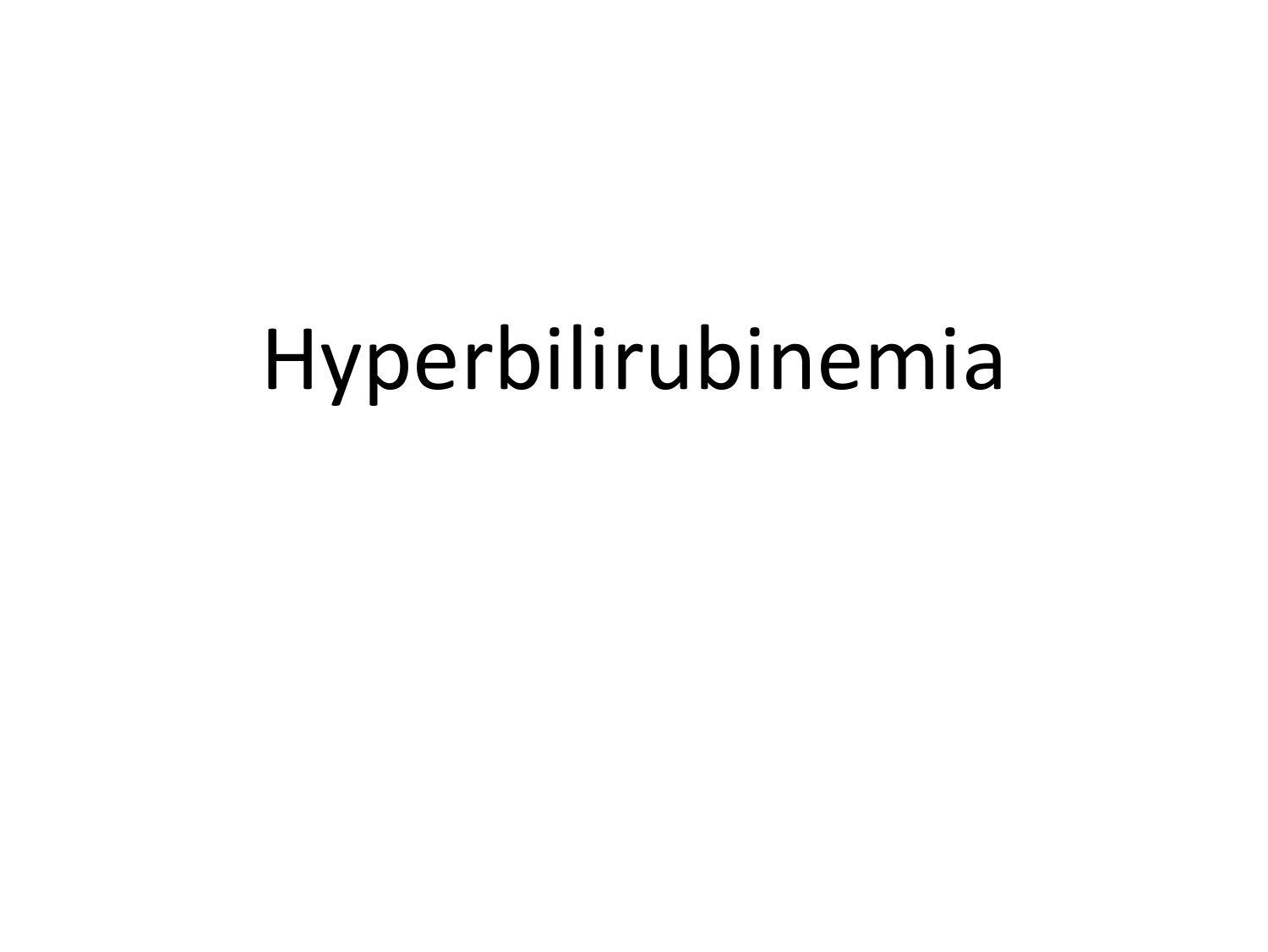# Introduction

- Hyperbilirubinemia is defined as a total bilirubin >95th percentile on the hour specific Bhutani nomogram.
- **Physiological jaundice :** 
	- . This is attributable to physiological immaturity of the neonate to handle increased bilirubin production.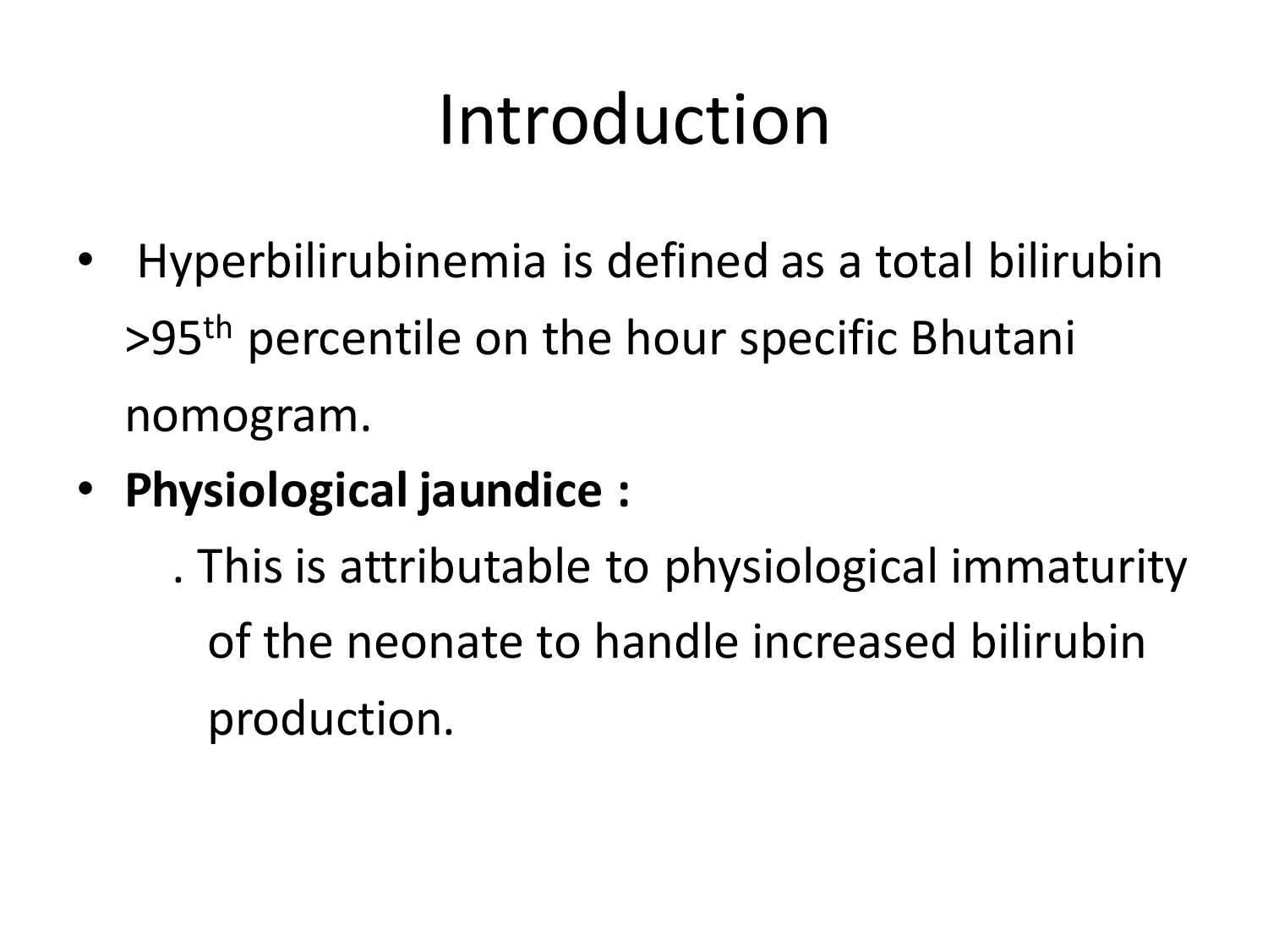# **Physiological jaundice**

- Appears between 24 72hrs of age.
- F**ull term infants**:
	- **peak peak of 6 – 8 mg/dl by 3 days** of age.
		- . **Max: 12 mg/dl**
- **Premature infants**

.

– peak **10 – 12mg/dl on the fifth day** of life, rising . **Max: 15 mg/dl**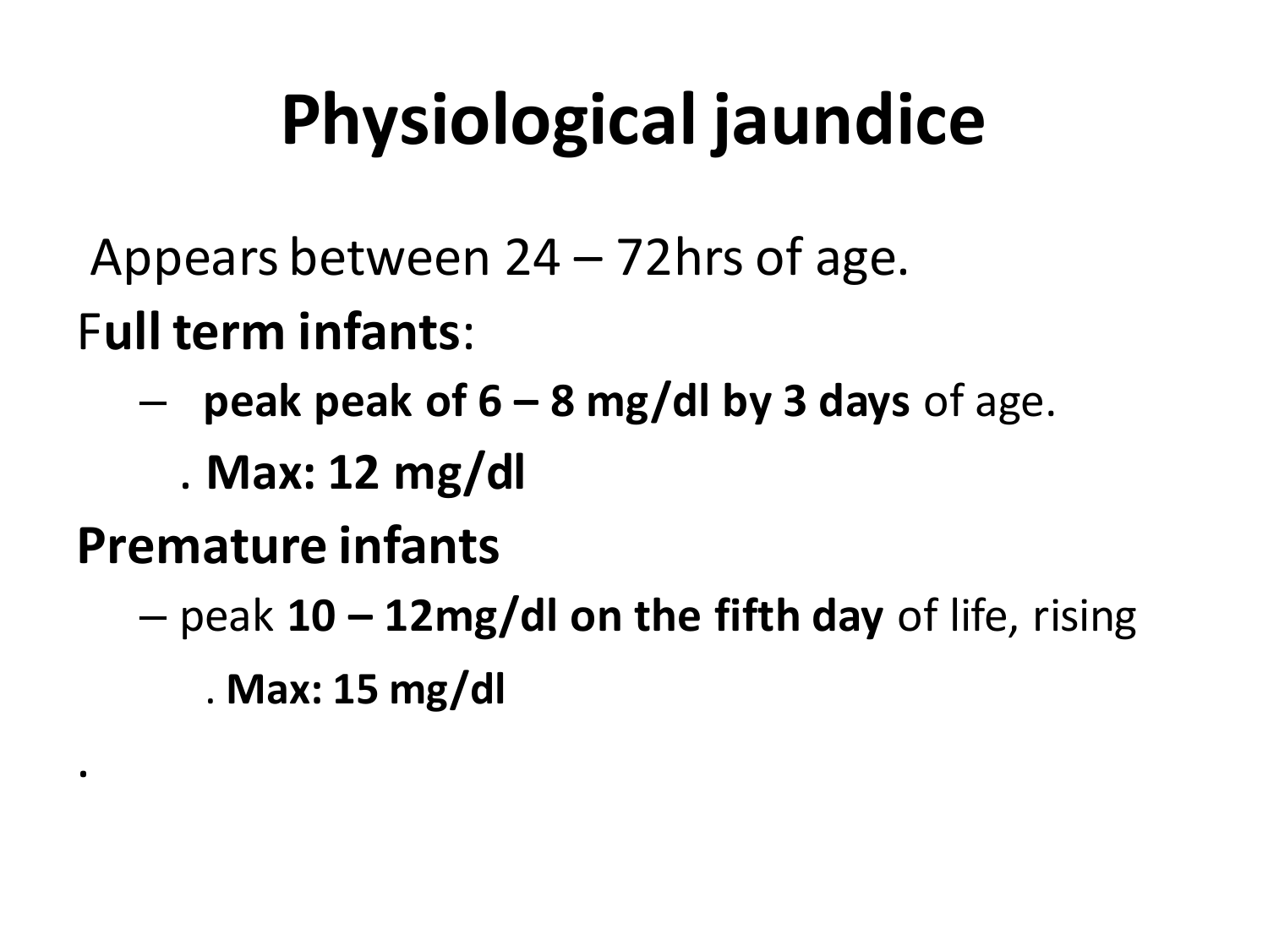• **Pathological jaundice :** 

. TSB concentrations are defined as non physiologic if it exceeds 5mg/dl on day 1 of life in a term neonate, 10mg/dl on day 2 of life or  $12 - 13$  mg/dl thereafter.

( acc. to AIIMS PROTOCALS).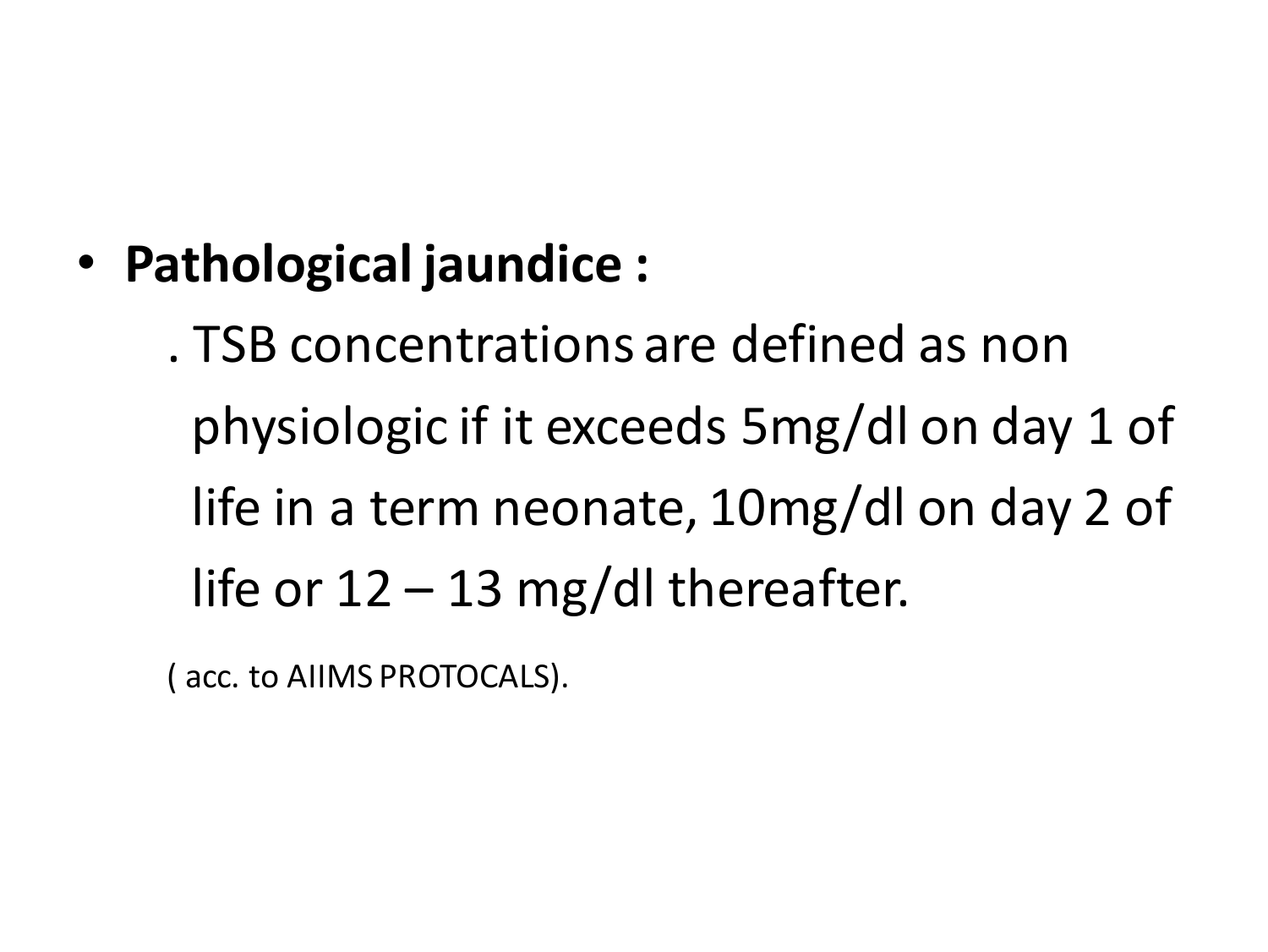- . Appearance of jaundice within 24hrs,
- . TSB levels above the normal expected range,
- . Presence of clinical jaundice beyond 3 weeks and conjugated bilirubin would be categorized as pathological jaundice.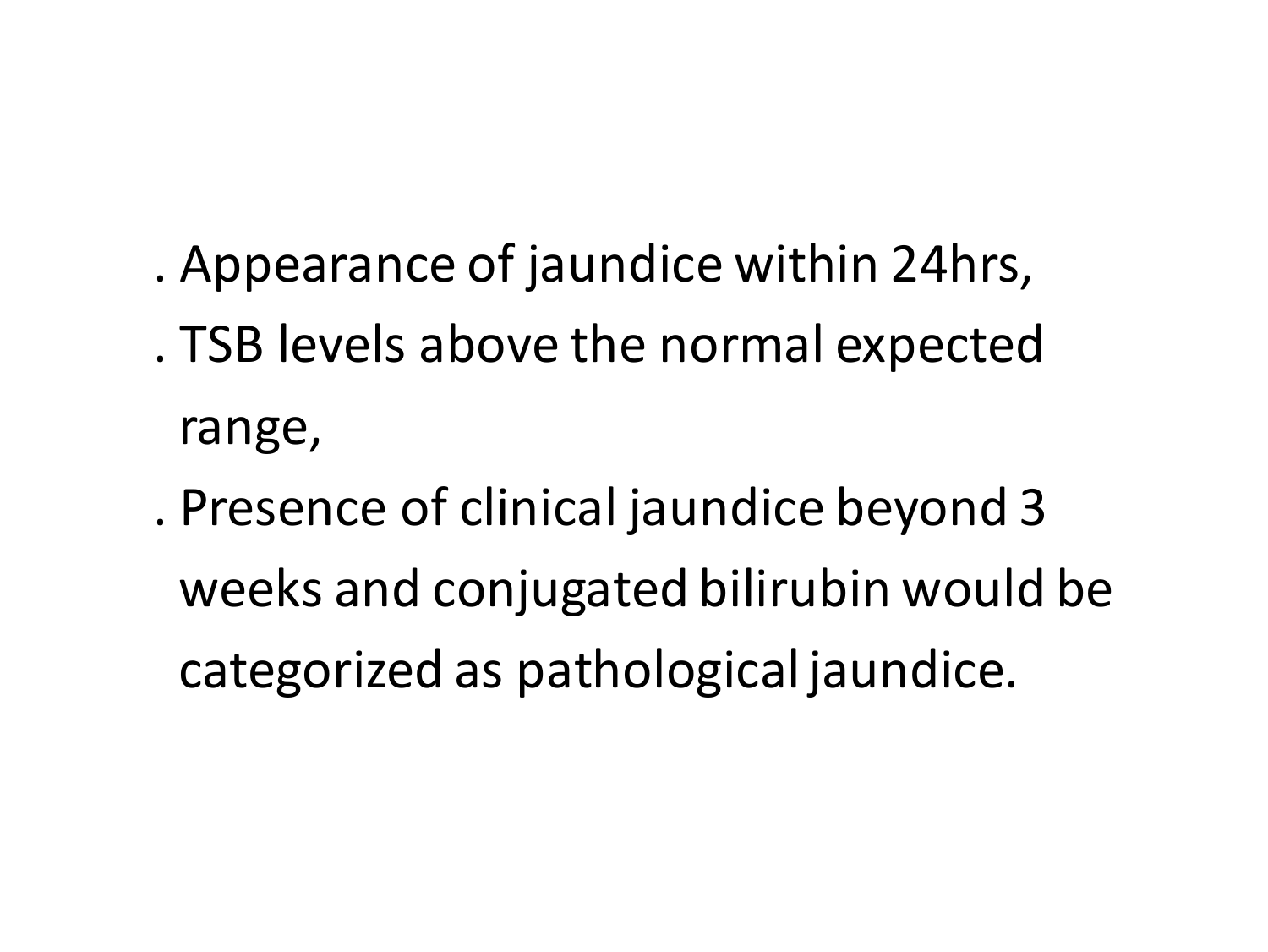### **Causes :**

- 1. Increased bilirubin production.
- 2. Decreased bilirubin clearance.
- 3. Increased enterohepatic circulation.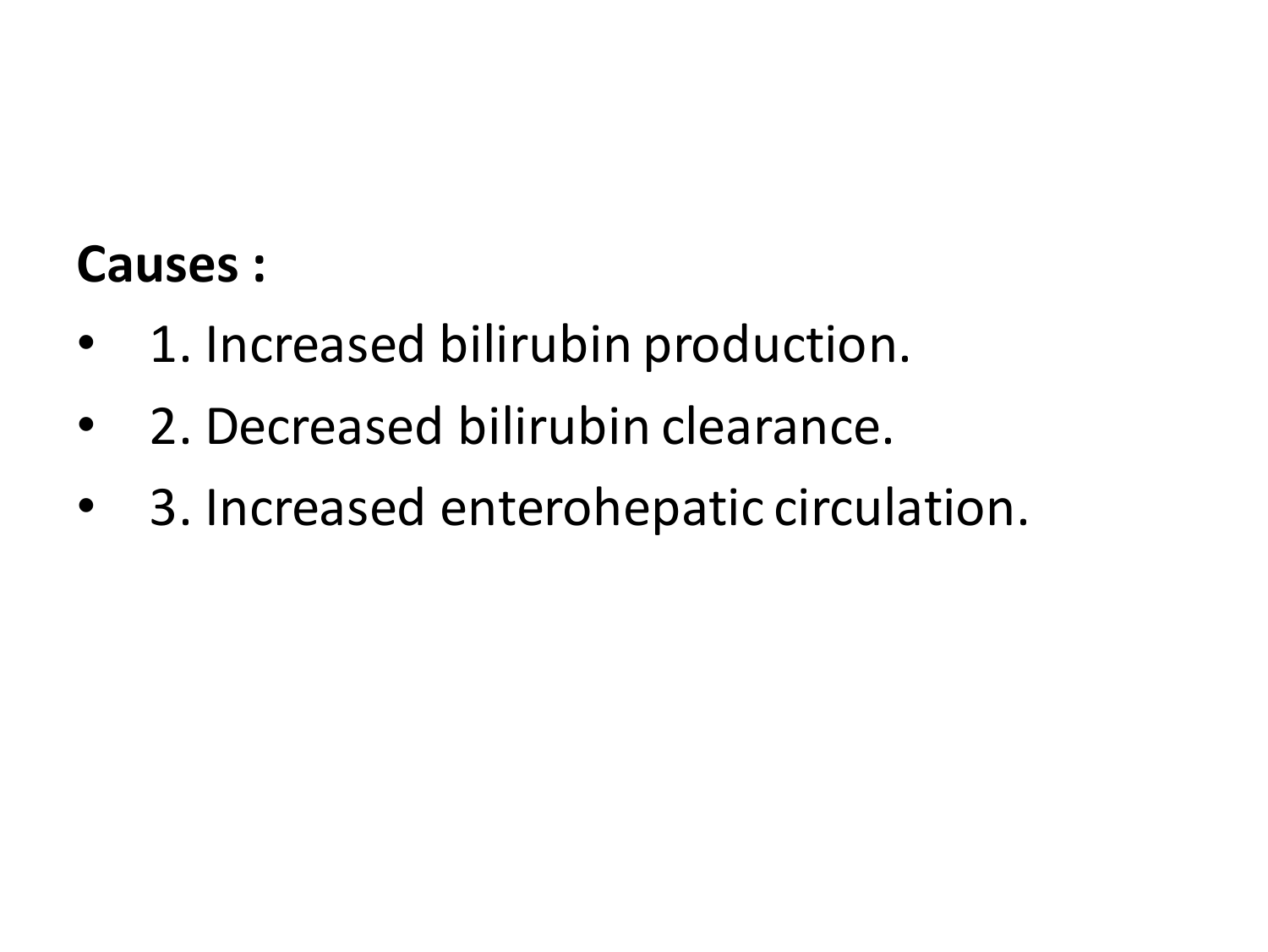# RISK FACTORS

### **Major Risk Factors For Significant Hyperbilirubinemia Infants**:

- 1. Clinical jaundice observed in first 24 hours of birth.
- 2. Previous sibling received phototherapy.
- 3. Cephalhematoma, subgaleal bleed or significant brusing.
- 4. Non optimal sucking/nursing.
- 5. Gestational age 35 36 weeks.
- 6. Blood group incompatilbility with +ve DCT, incidentally known hemolytic disease.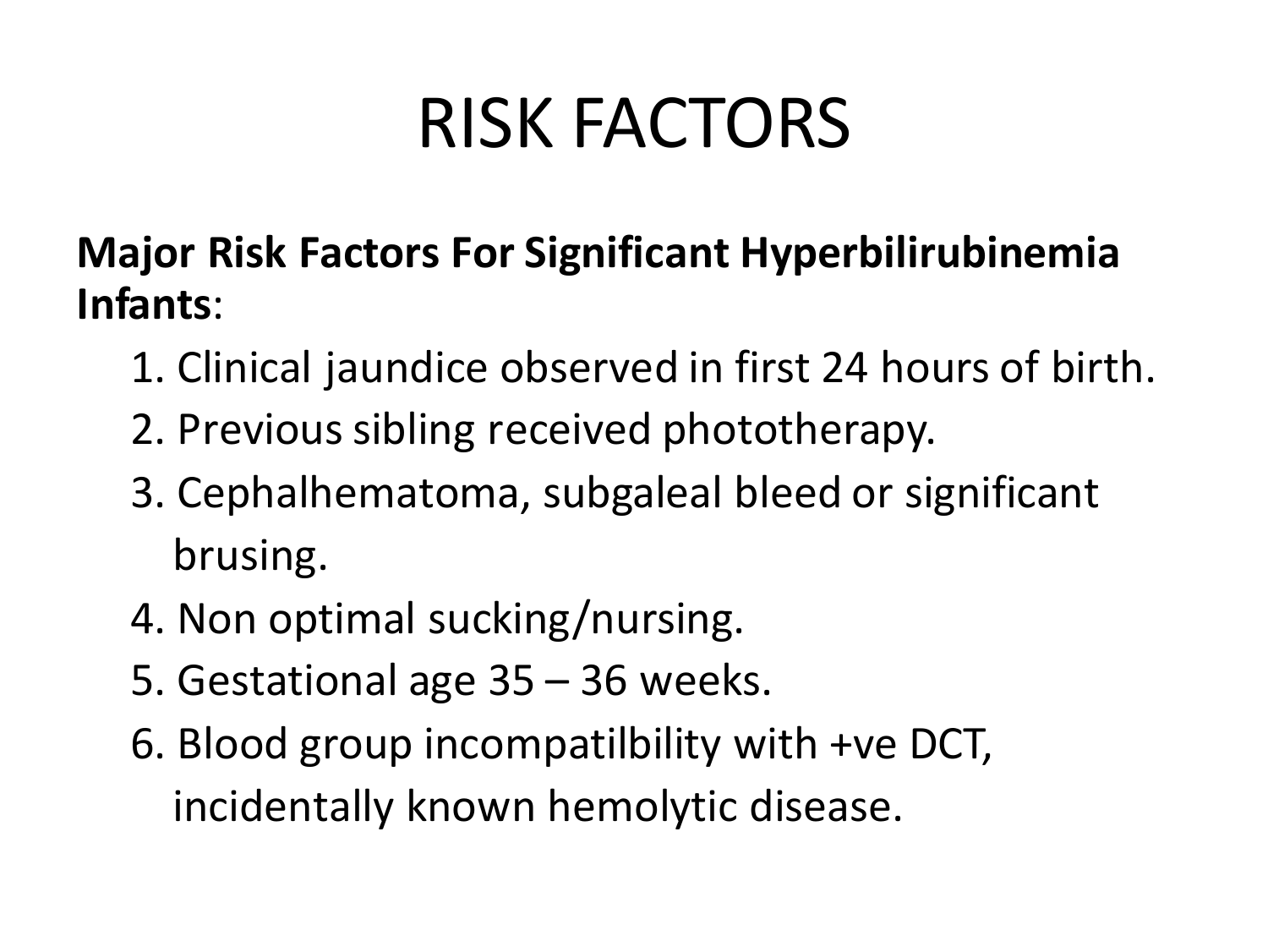# NEUROTOXICITY RISK FACTORS

- 1. Isoimmune hemolytic disease
- 2. G6PD deficiency
- 3. Asphyxia
- 4. Sepsis
- 5. Acidosis
- 6. Albumin < 3.0 mg/dl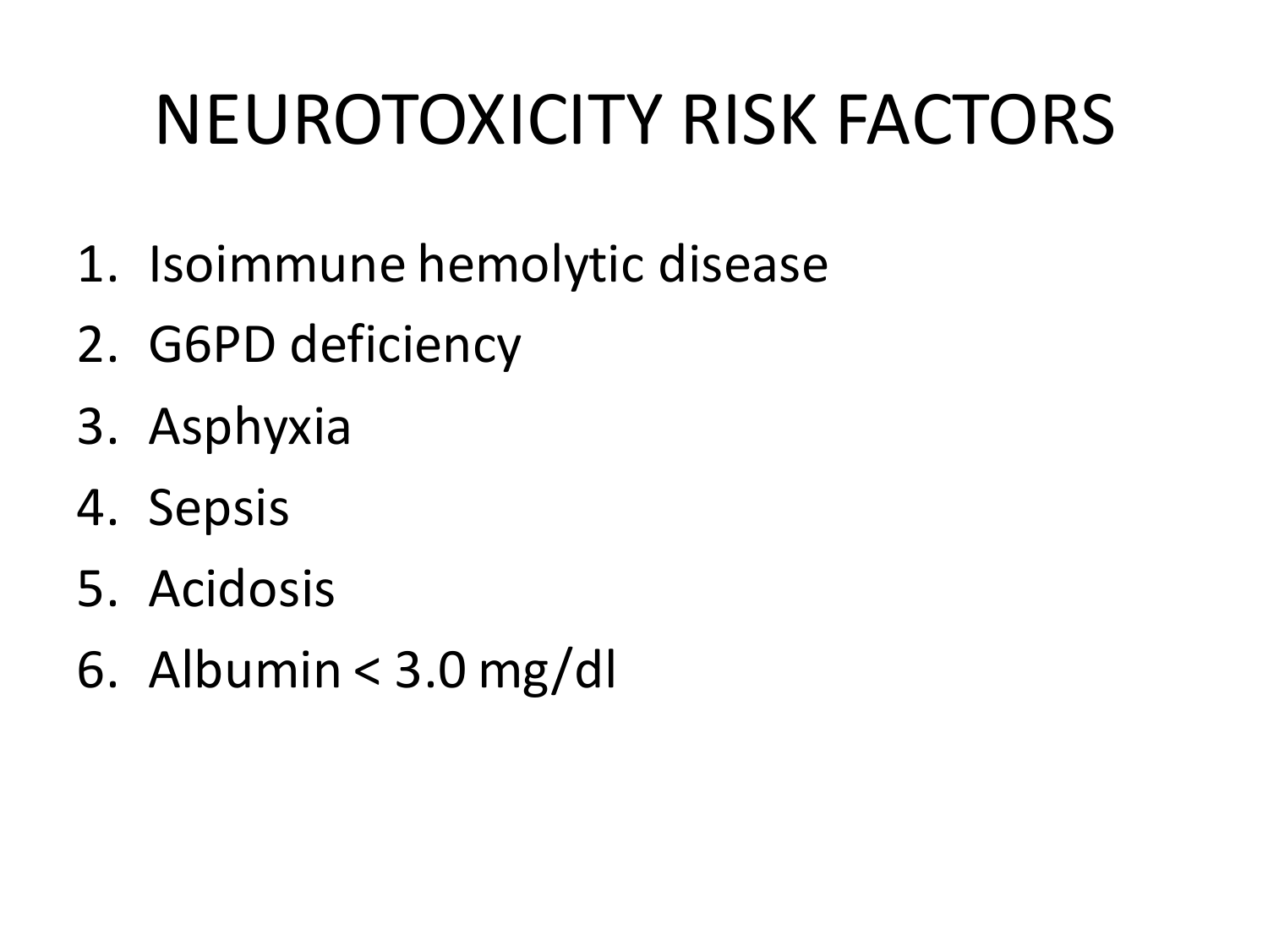**Evaluation of infant with Hyperbilirubinemia**

• HISTORY

• PHYSICAL EXAMINATION

• LAB INVESTIGATIONS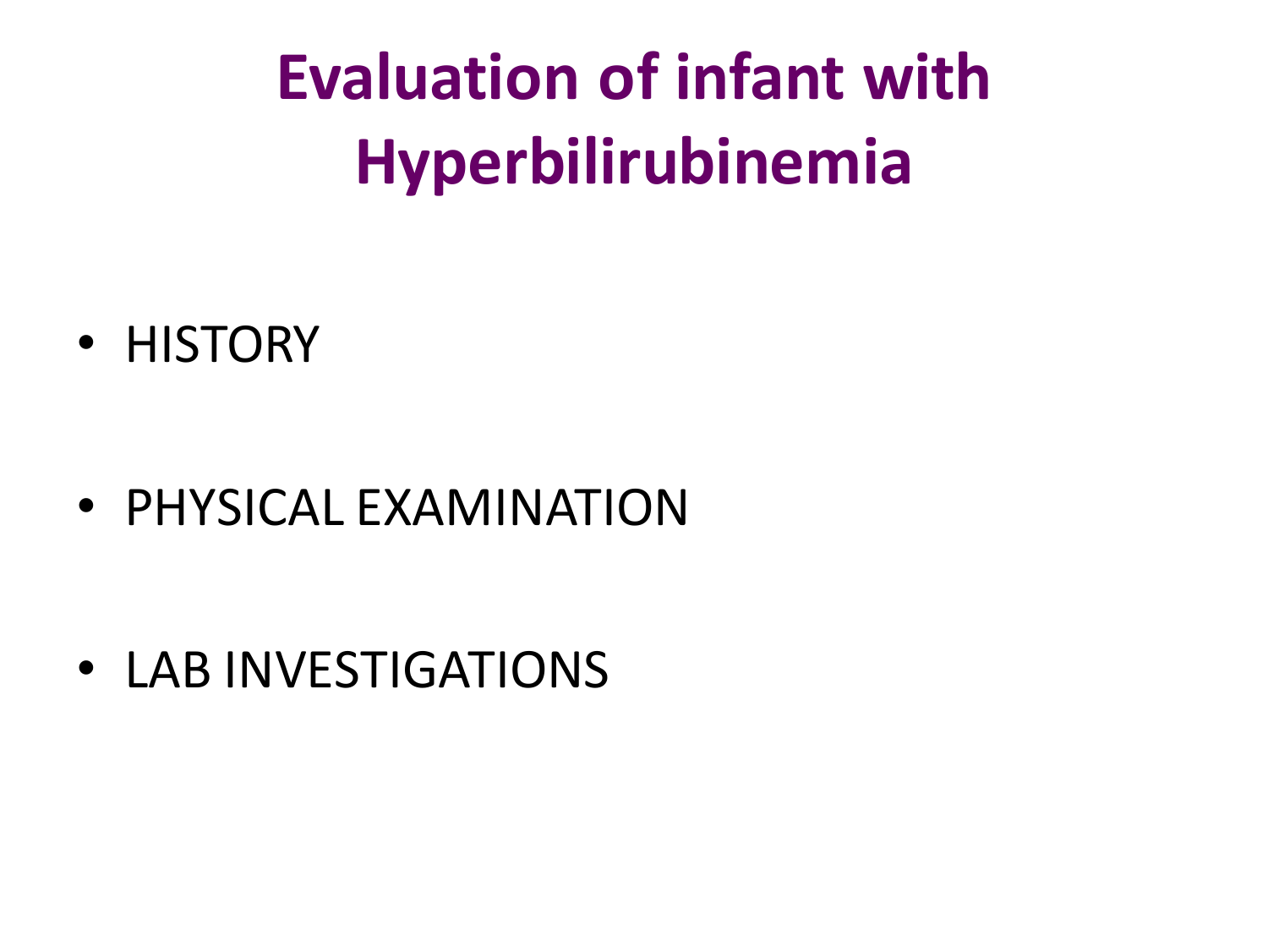### **HISTORY RELAVENCE**

| Previous sibling with neonatal jaundice<br>or family H/O anemia or splenectomy. |           | Blood group incompatability (Rh or<br>ABO), G6PD deficiency, spherocytosis,<br>crigler-najjar, UGT varients. |
|---------------------------------------------------------------------------------|-----------|--------------------------------------------------------------------------------------------------------------|
| Maternal illness with fever and rash<br>during pregnancy.                       | $\bullet$ | Intra uterine infections                                                                                     |
| Labour and delivery events.                                                     | $\bullet$ | Asphyxia, trauma, use of oxytocin,<br>delayed cord clamping.                                                 |
| Maternal drugs (sulfonamides,<br>nitrofurantoin, antimalarials)                 | $\bullet$ | Hemolysis in a G6PD deficient infant.                                                                        |
| Liver disease in the family                                                     | $\bullet$ | Glactosemia, alpha-1 antitrypsin<br>deficiency                                                               |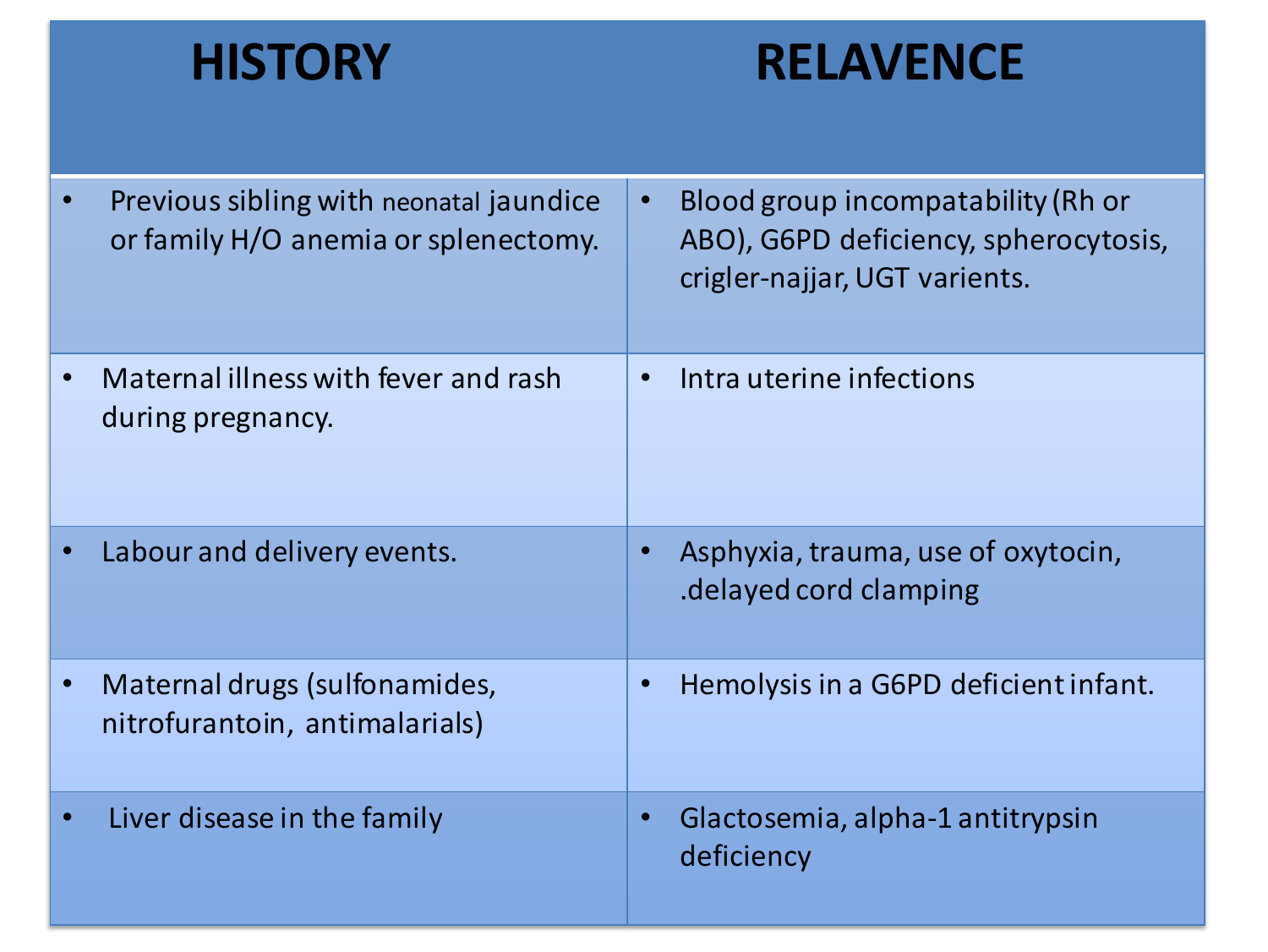PHYSICAL EXAMINATION:

. Jaundice results from deposition of bilirubin in the skin and subcutaneous tissue.

.Blanching the skin with finger pressure makes it easier to observer jaundice.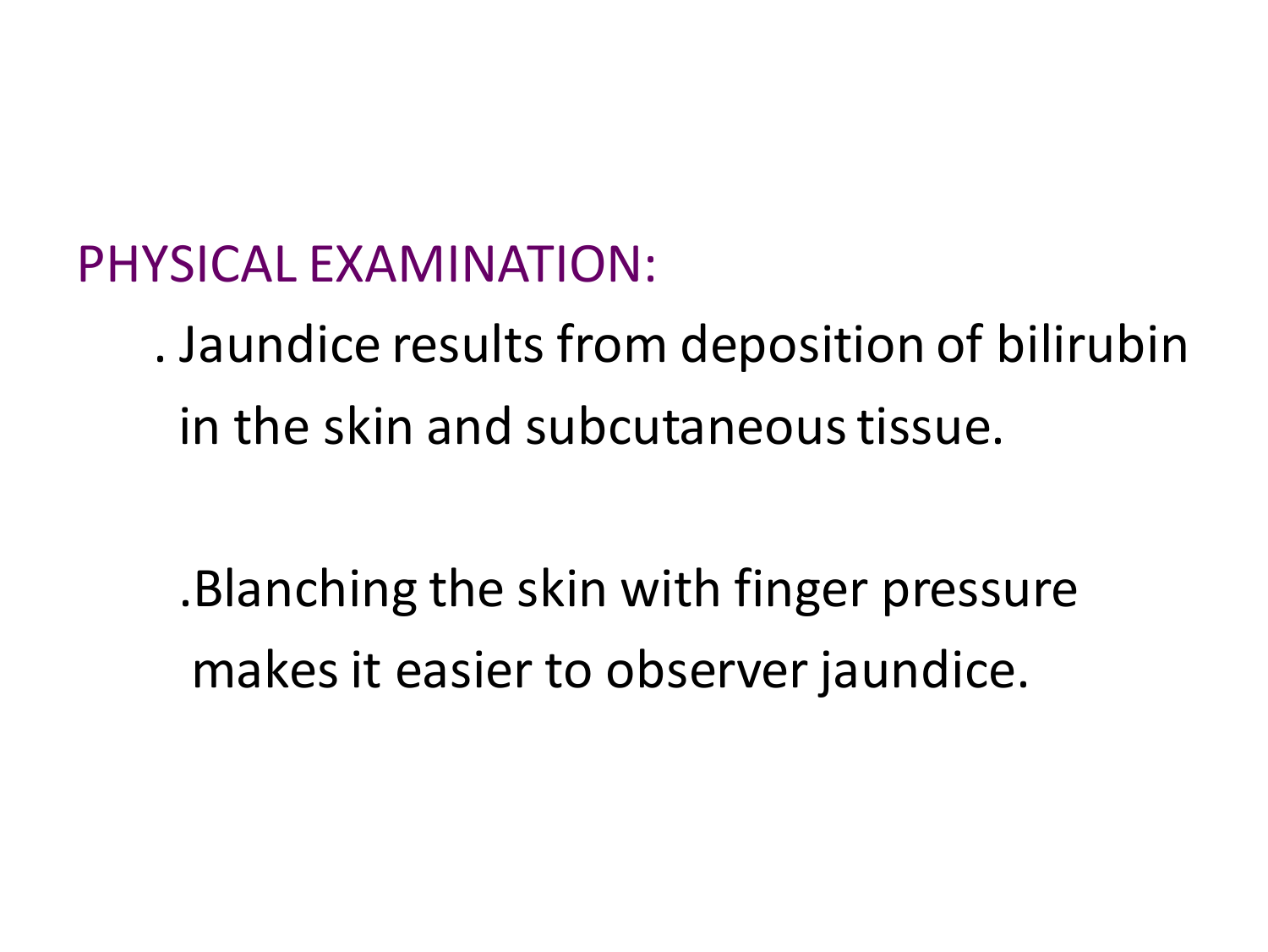. Jaundice typically progresses in a "cephalocaudal" direction, starting from face.

.The highest bilirubin levels are typically associated with jaundice below knees and in the hands.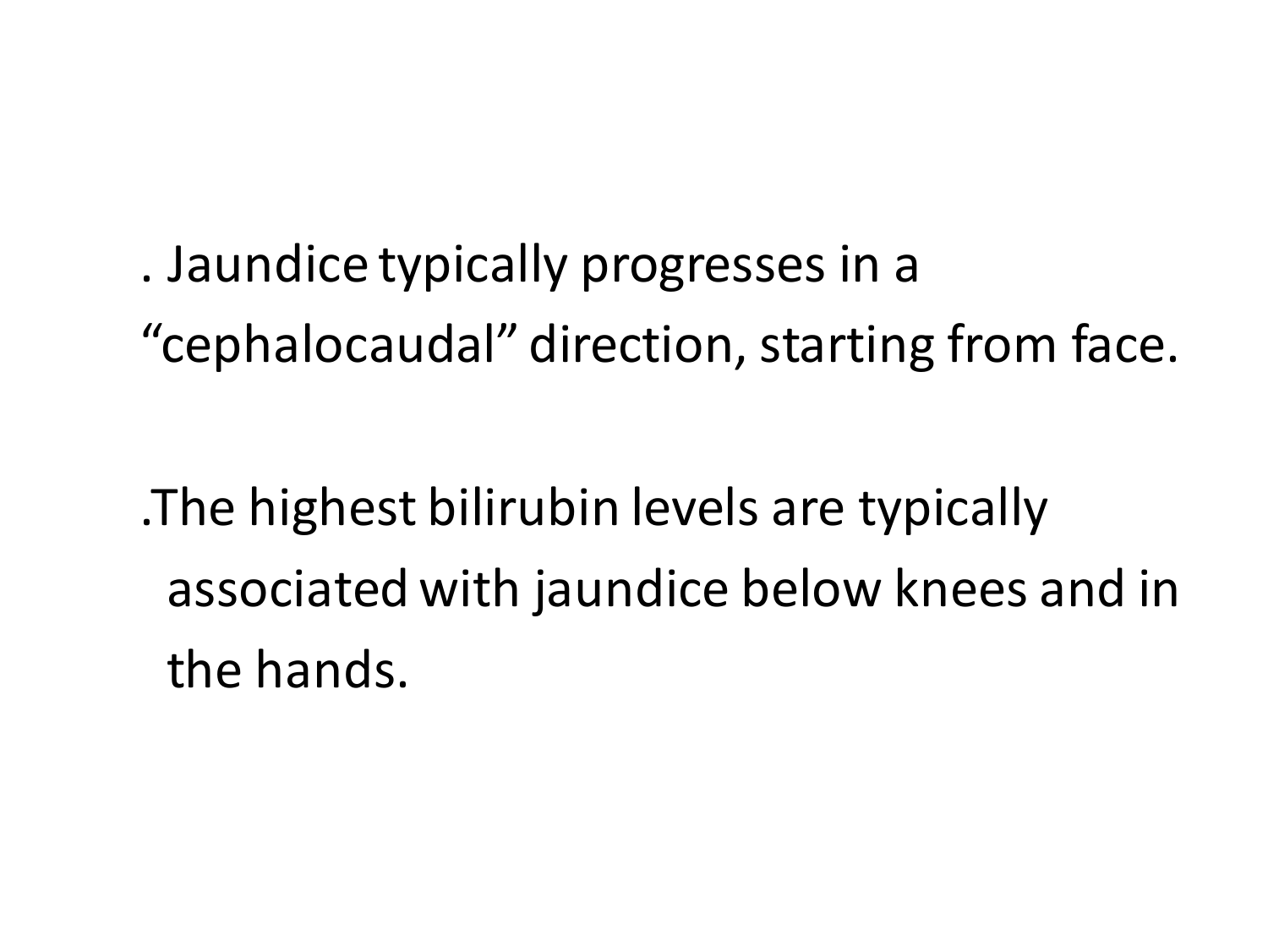• Correlation between icteric dermal zones(KRAMER) and serum bilirubin values.

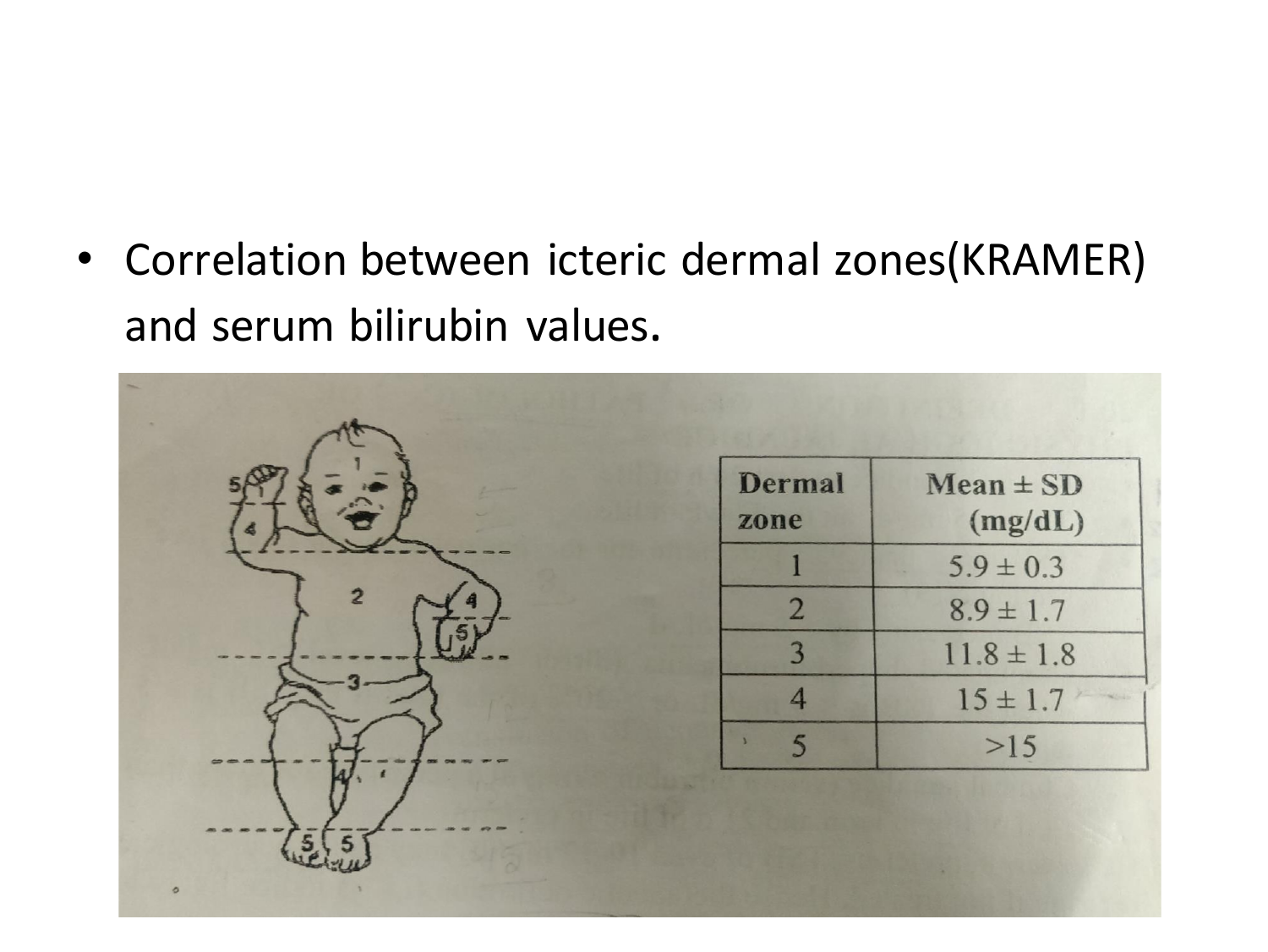Jaundice infants should have a bilirubin measurement and to be examined for the following factors:

| PHYSICAL EXAMINATION       | <b>RELAVENCE</b>                            |  |
|----------------------------|---------------------------------------------|--|
| Small for gestational age  | Polycythemia, intra uterine<br>infections   |  |
| Microcephaly               | Intra uterine infections                    |  |
| Pallor                     | Hemolytic anemia, extravasation<br>of blood |  |
| Bruises,<br>cephalhematoma | Increased bilirubin formation               |  |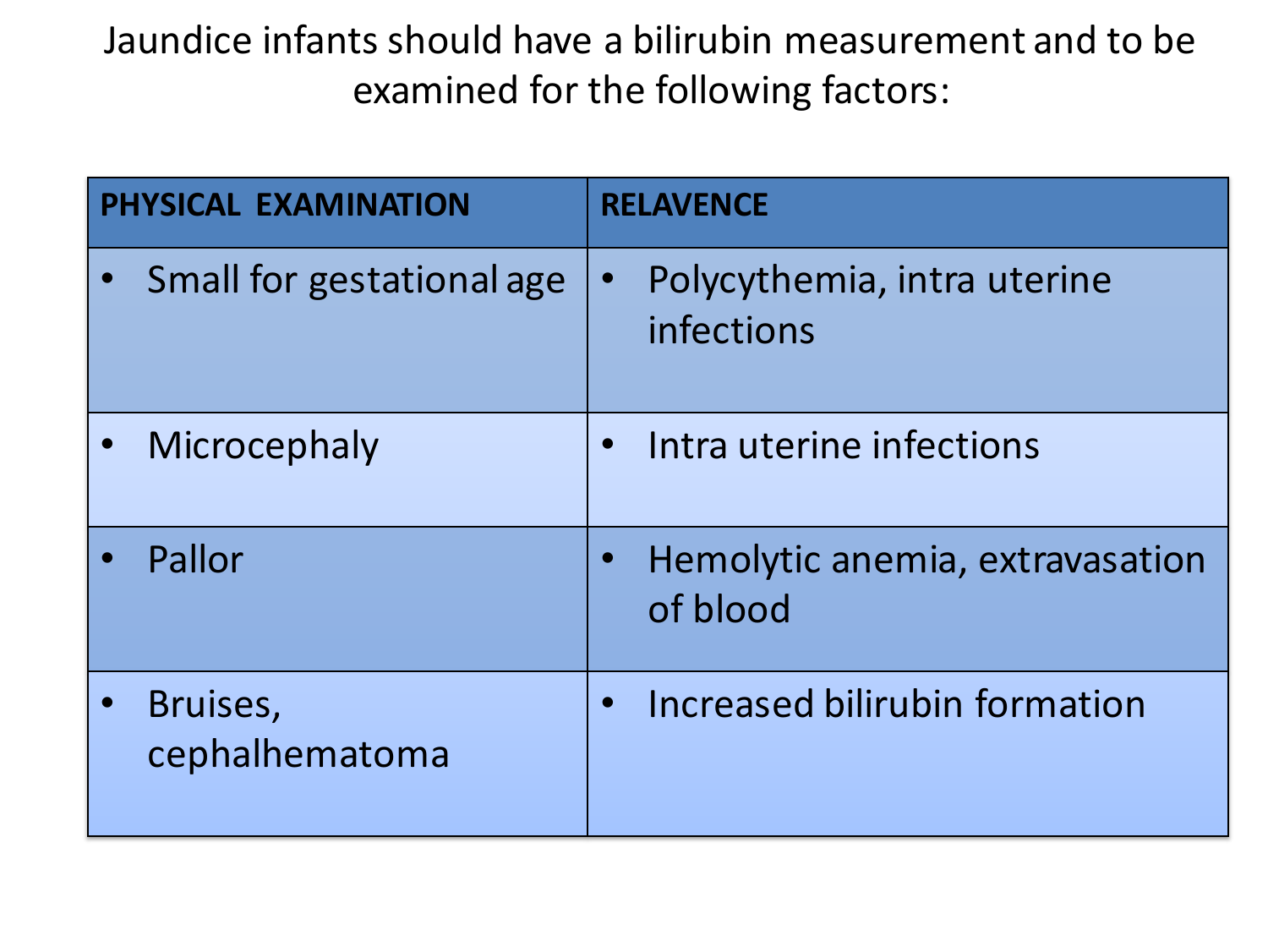Jaundice infants should have a bilirubin measurement and to be examined for the following factors:

| PHYSICAL EXAMINATION |                                                    | <b>RELAVENCE</b> |                                                             |  |
|----------------------|----------------------------------------------------|------------------|-------------------------------------------------------------|--|
| Petichae             |                                                    |                  | Intra uterine infections, sepsis,<br>erythroblastosis       |  |
|                      | <b>Hepatosplenomegaly</b>                          |                  | Hemolytic anemia, intra uterine<br>infectons, liver disease |  |
|                      | Chorioretinitis                                    |                  | Intra uterine infections                                    |  |
|                      | Urine staining diapers<br>and clay coloured stools |                  | Cholestatsis                                                |  |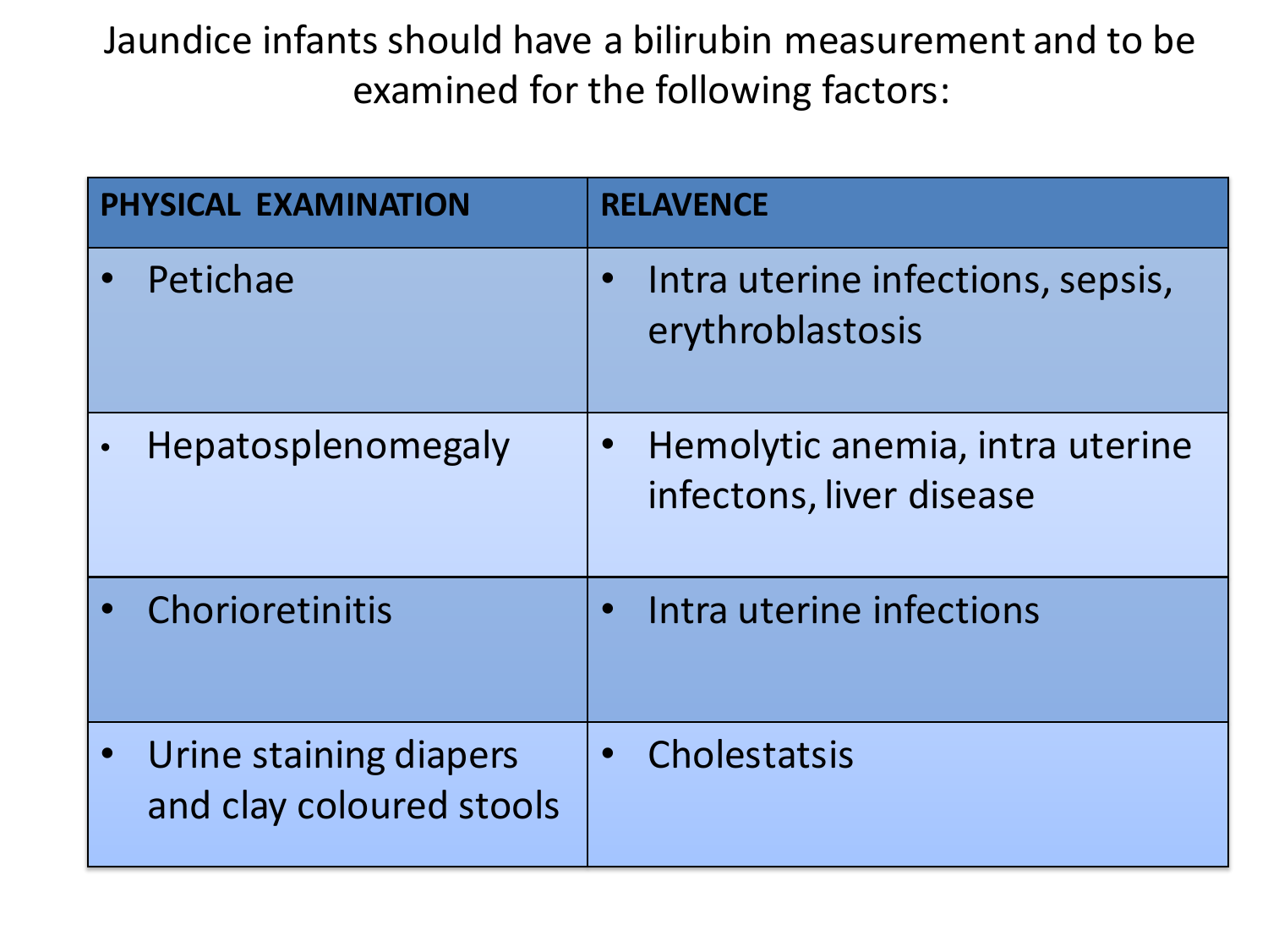## **LAB INVESTIGATION:**

**1. Blood grouping and Direct coombs test(DCT):** This should be done only if mother's group is O or Rh negative or if a minor blood group incompatibility is strongly suspected.

## **1. G6PD enzyme deficiency**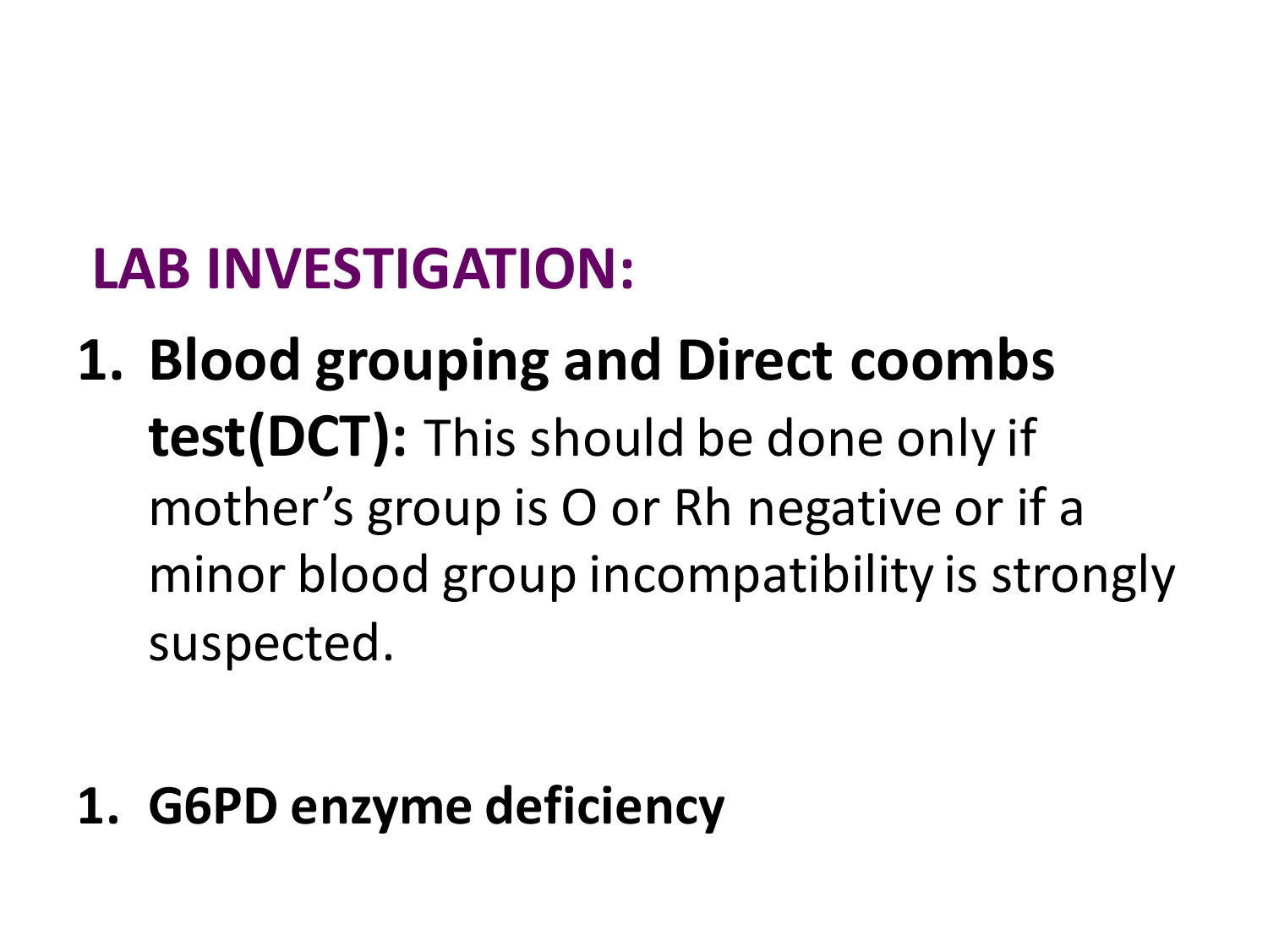**3 . Complete blood picture** – for evidence of hemolysis (increased reticulocyte count, fall in PCV, peripheral smear for spherocyte, elevated nucleated RBC count, anisopoikilocytosis and polychromasia.)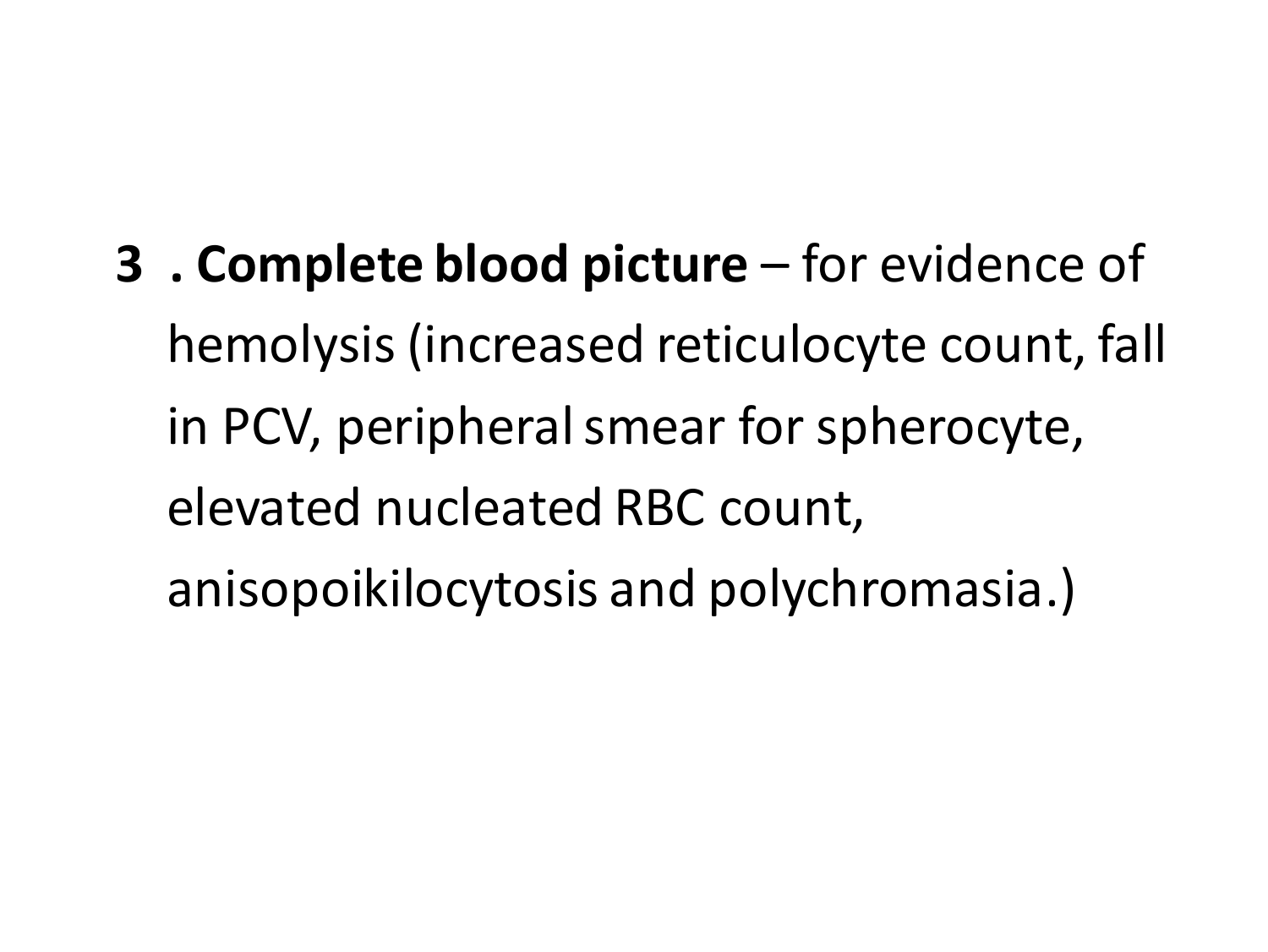**4**. **Conjugated bilirubin fraction**: It must be assyaed at least once if jaundice persists beyond 5 days and/or when cholestasis is suspected.

5. If history and/ or presentation suggest sepsis, investigate for sepsis.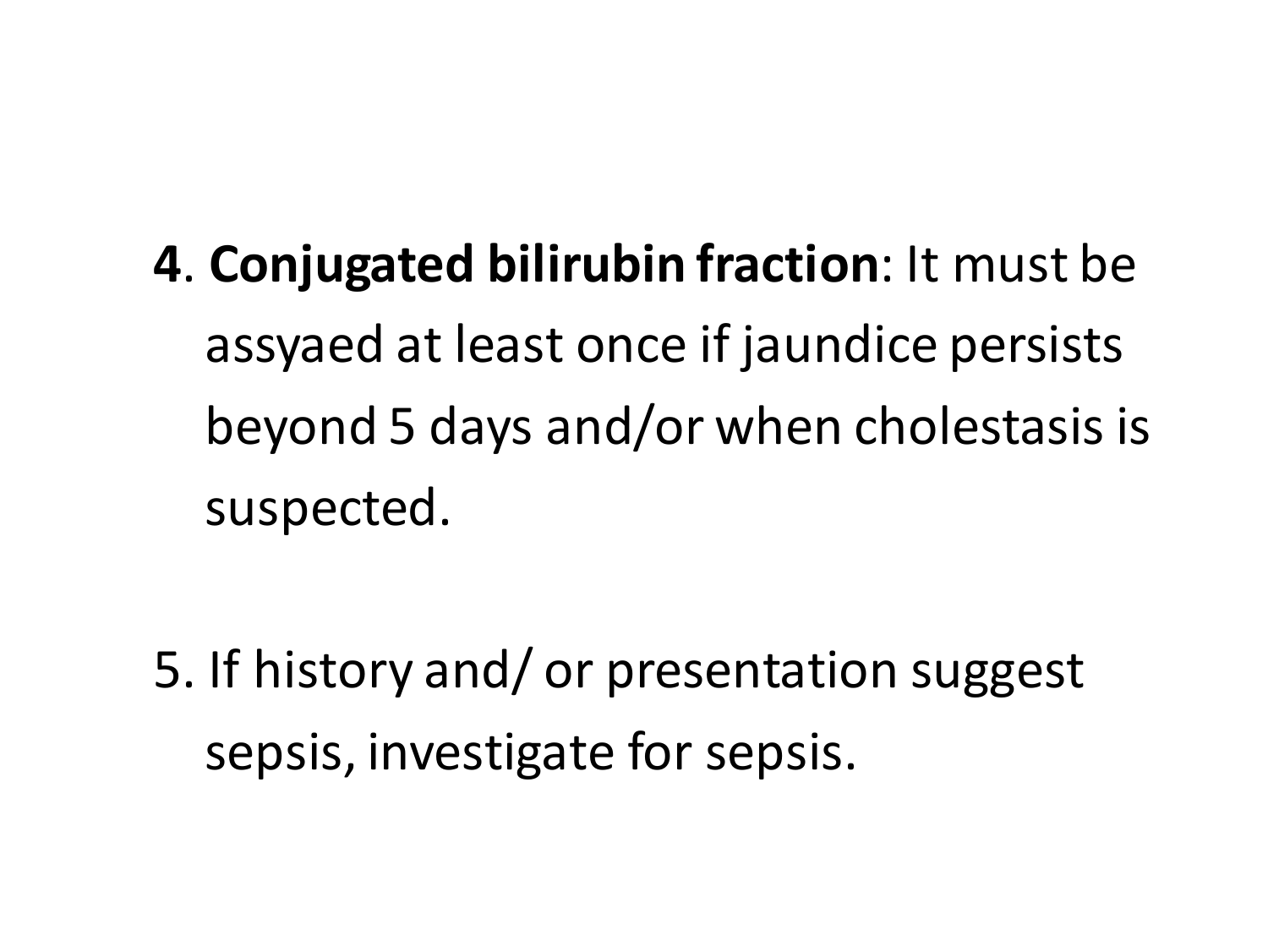## management

• **1. Phototherapy** 

. Initial intervention used to treat and prevent severe hyperbilirubinemia in

- asymptomatic infants
- infants with signs of Acute bilirubin encephalopathy.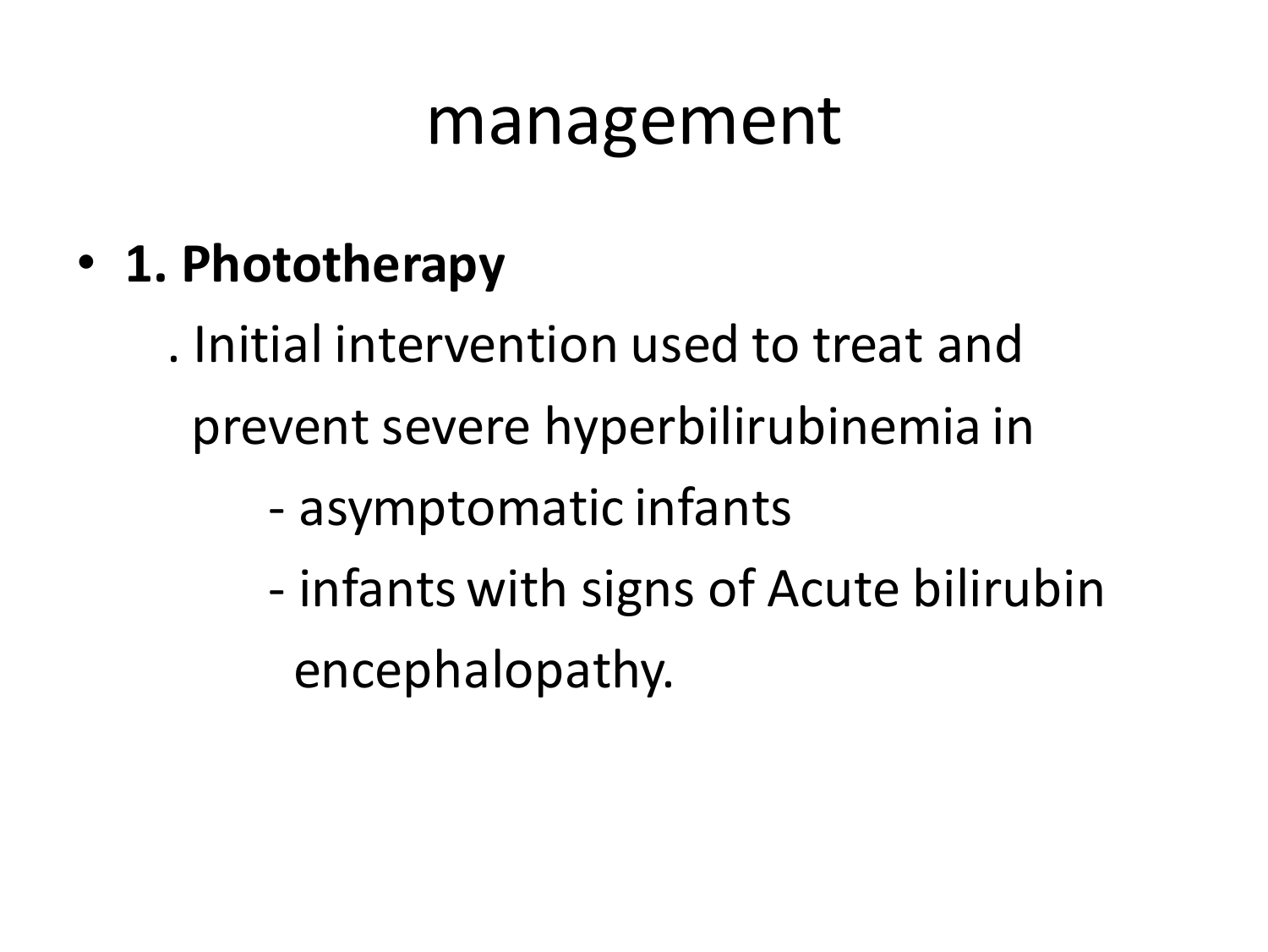. The rate of decline in TSB is determined by

- increased irradiance
- more exposed surface area
- a higher initial TB value.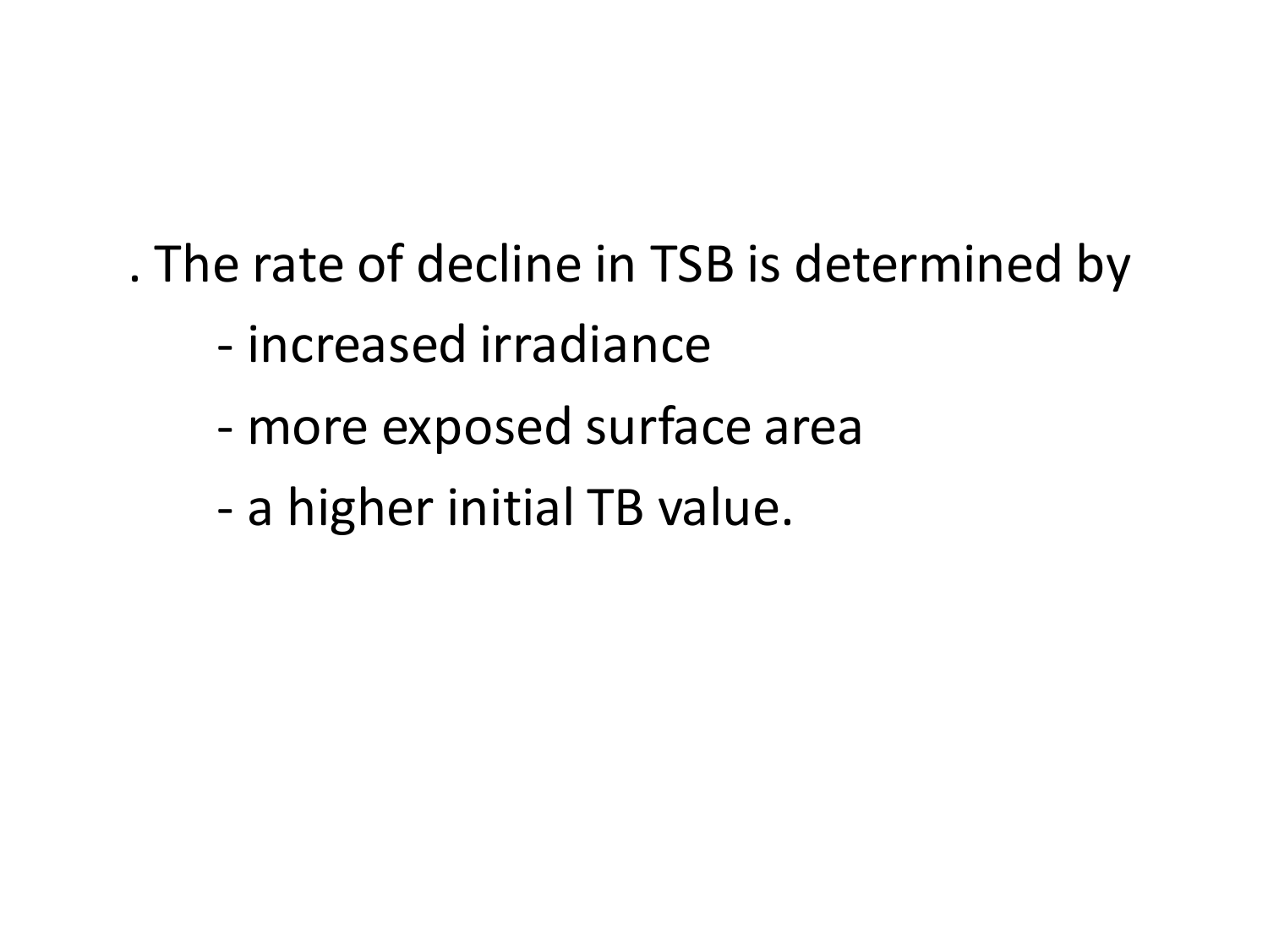- **2. Pharmacotherapy :**
	- . **Intravenous IVIG** has been used in infants with hemolytic disease caused by Rh or ABO incompatability, when TB continues to raise even after intensive phototherapy.
	- **. 0.5 to 1 gm/kg IVIG over 2 hrs and repeat the dose in 12 hrs if needed.**

**No evidence of benefit with the above intervention.**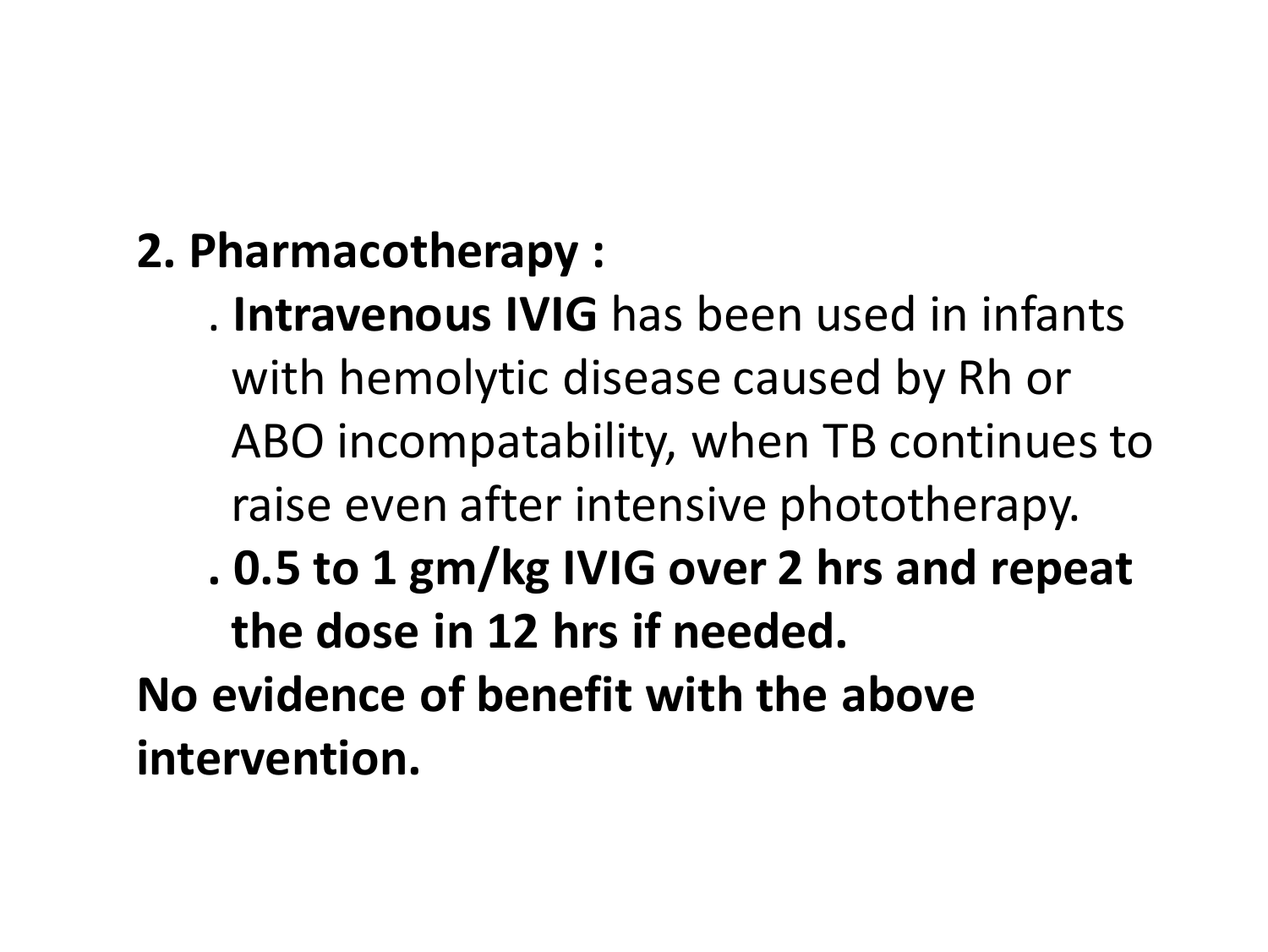## **Phenobarbitone :**

- •Improves **hepatic uptake, conjugation and excretion of bilirubin** thus helping in lowering of bilirubin.
- •When used prophylactically **5mg/kg for 3 – 5 days** after birth, has shown to be effective in infants with hemolytic disease, extravasated blood and in preterms with out any side effects.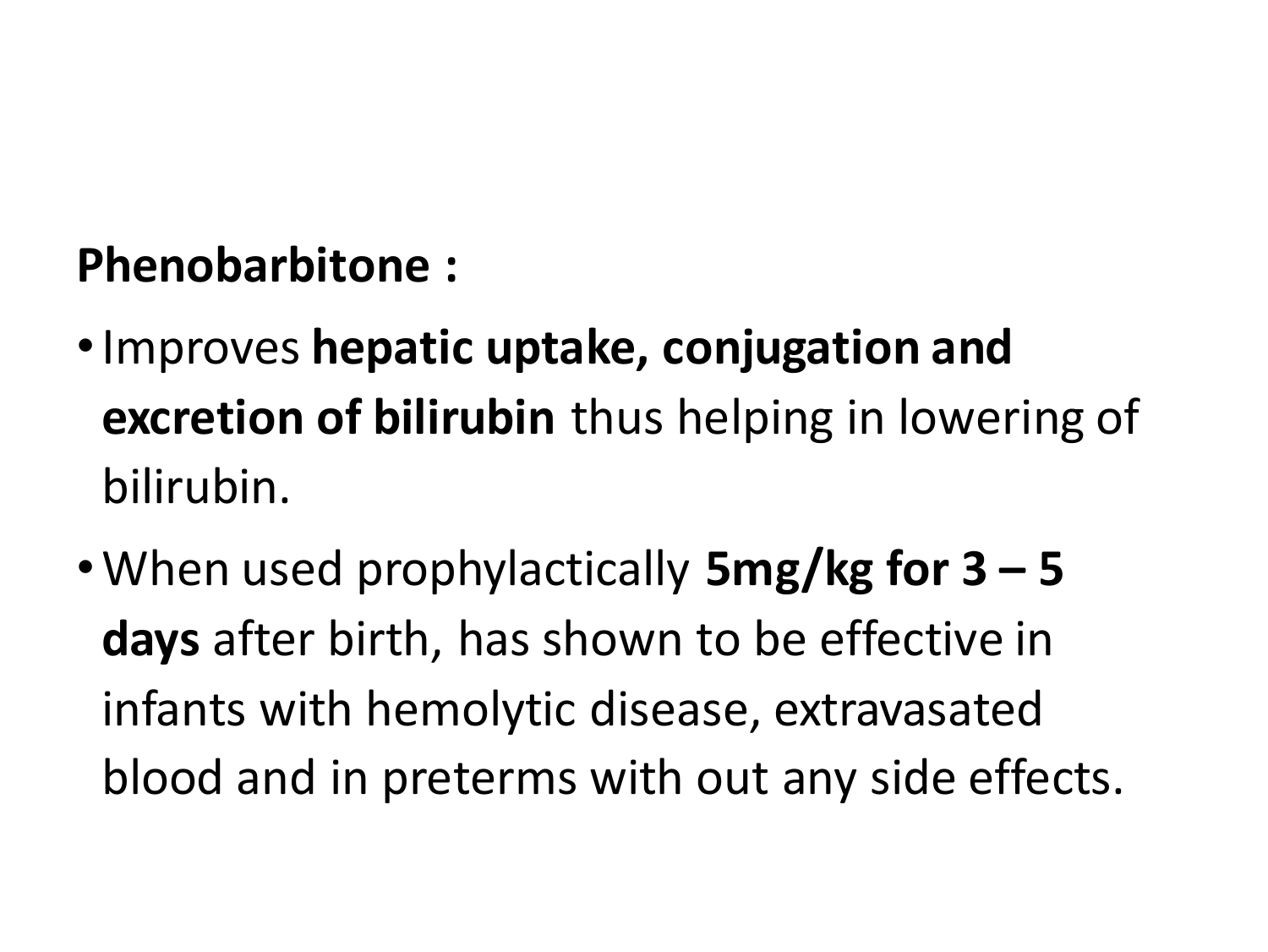## **3. Exchange transfusion** *:*

- . Used when intensive phototherapy fails to prevent a rise in bilirubin.
- . Effective method for rapid removal of biliruibin.
- . In case of isoimmune hemolytic disease, ET also removes antibody and sensitized RBC's which replaced with donor RBCs lacking the sensitizing antigen.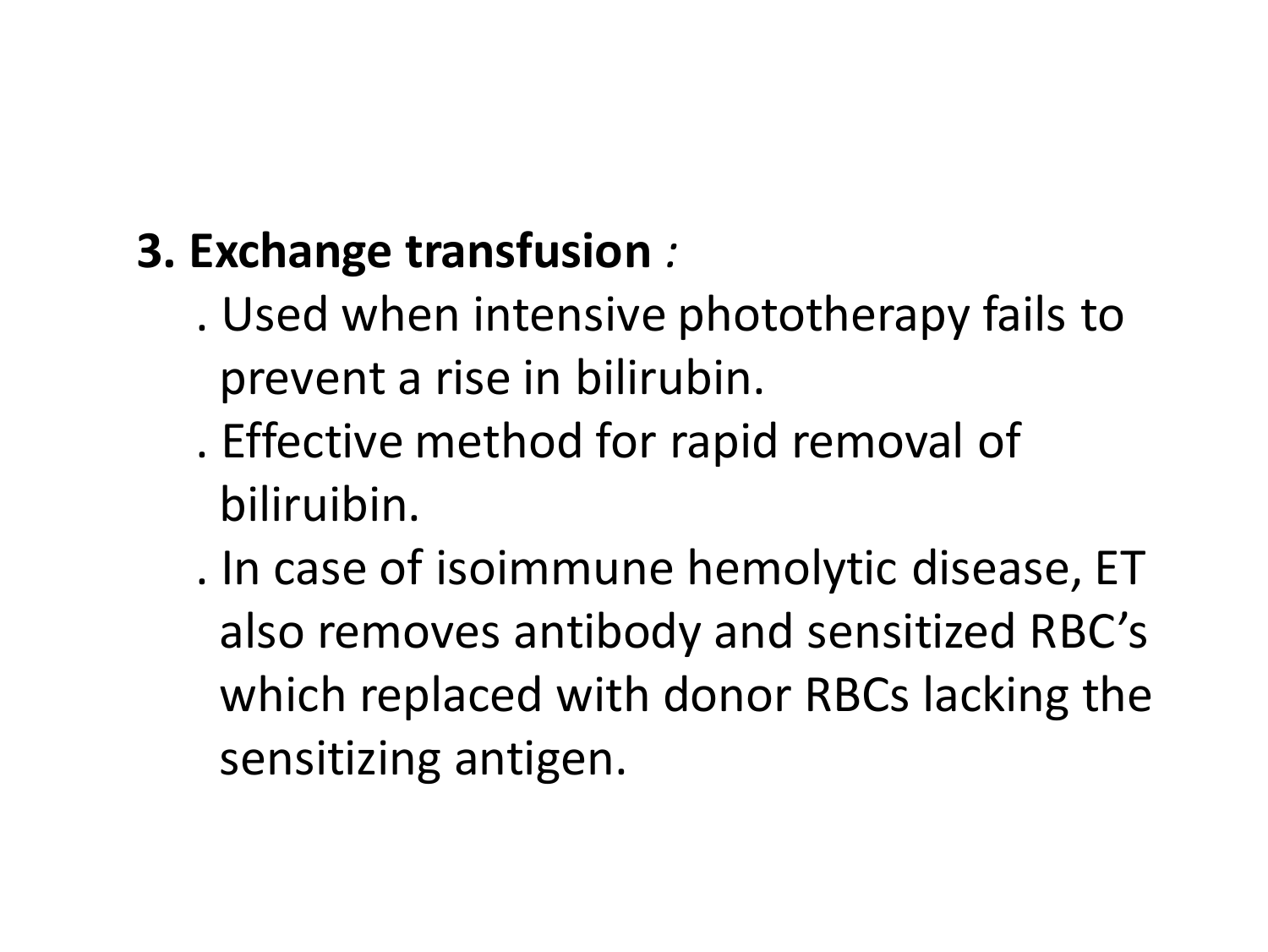- . O Rh negative irradiated packed RBC that are resuspended in AB plasma and cross matched against maternal plasma and cells is used for the procedure.
- . The volume required is to be 2 times the infants estimated blood volume, ( 2 times 80 – 90 ml/kg plus additional volume to account for tubing loses i.e, ~30 ml)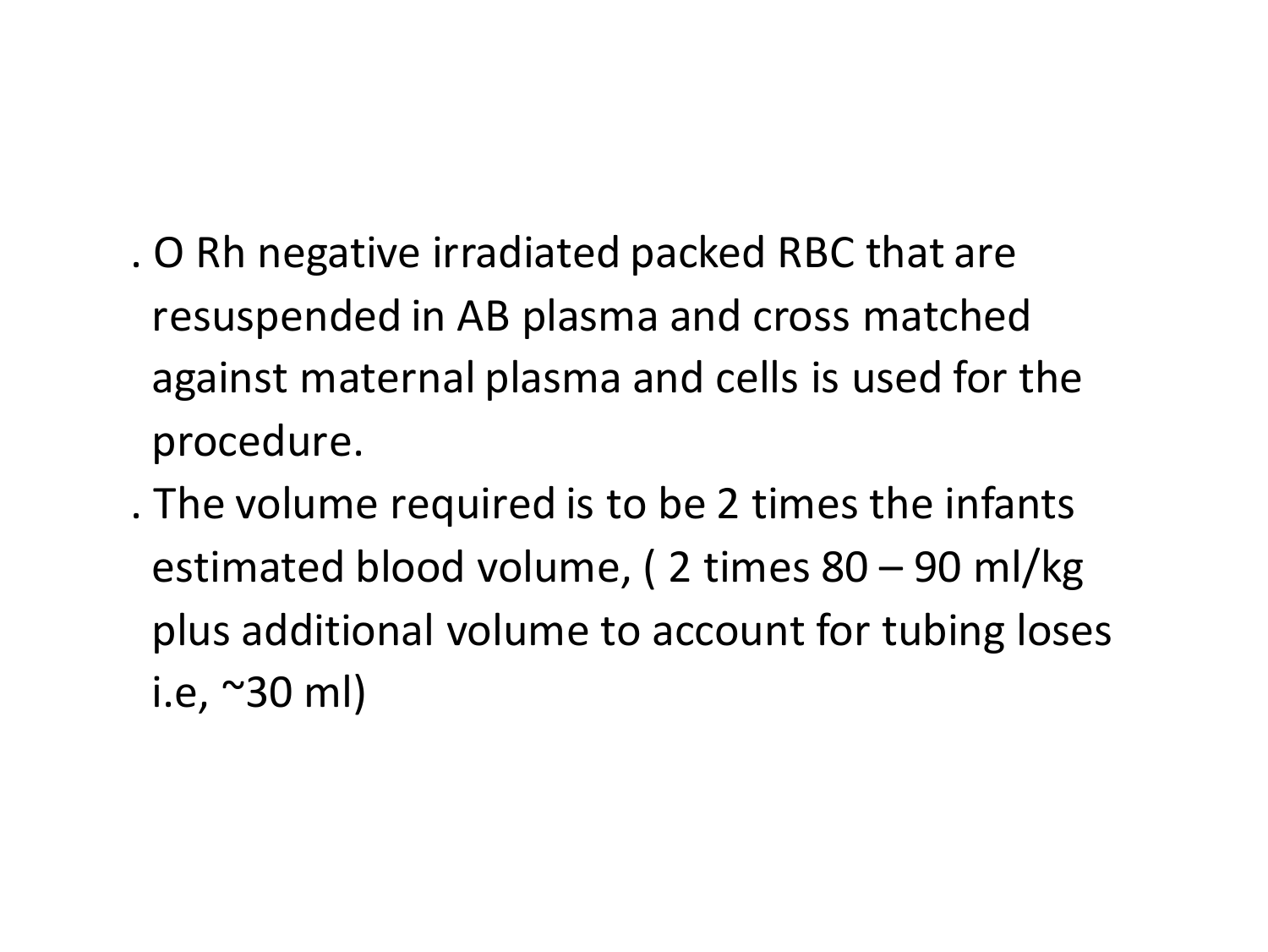- . Exchange transfusion is usually performed through an umbilical venous catheter using pull - push method in which alliquots of infants blood are removed and replaced with donor blood.
- . Induvidual alliquot should be about 10% or less than the infants blood volume with a maximum volume of 10 ml for a term baby with weight > 3kg.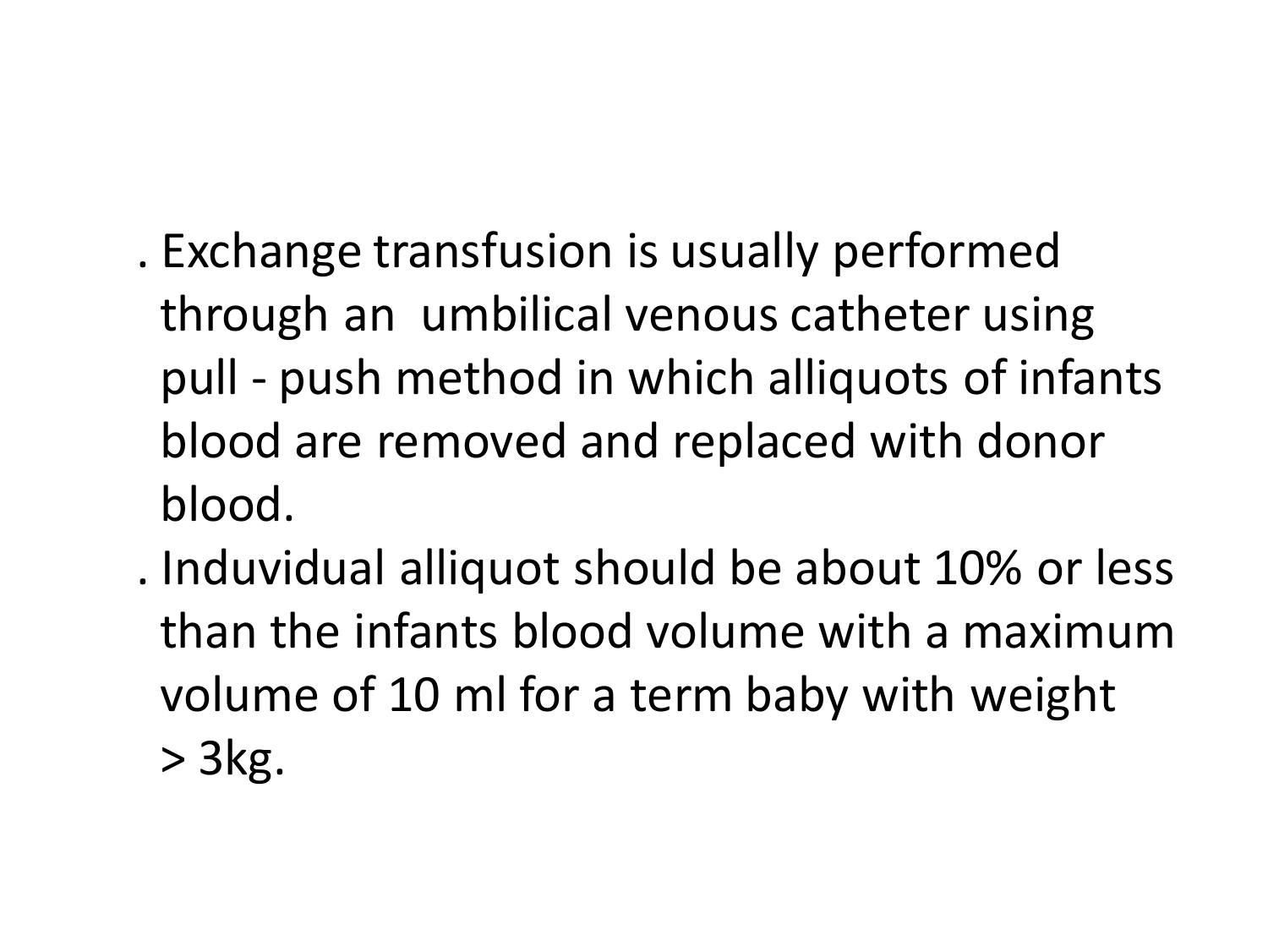- . Blood can be steadily withdrawn from umblical artery catheter at a rate of 2 to 4 ml/kg/min while an equivalent volume is slowly infused at the same rate through a venous catheter.
	- ( **a isovolumetric procedure**.)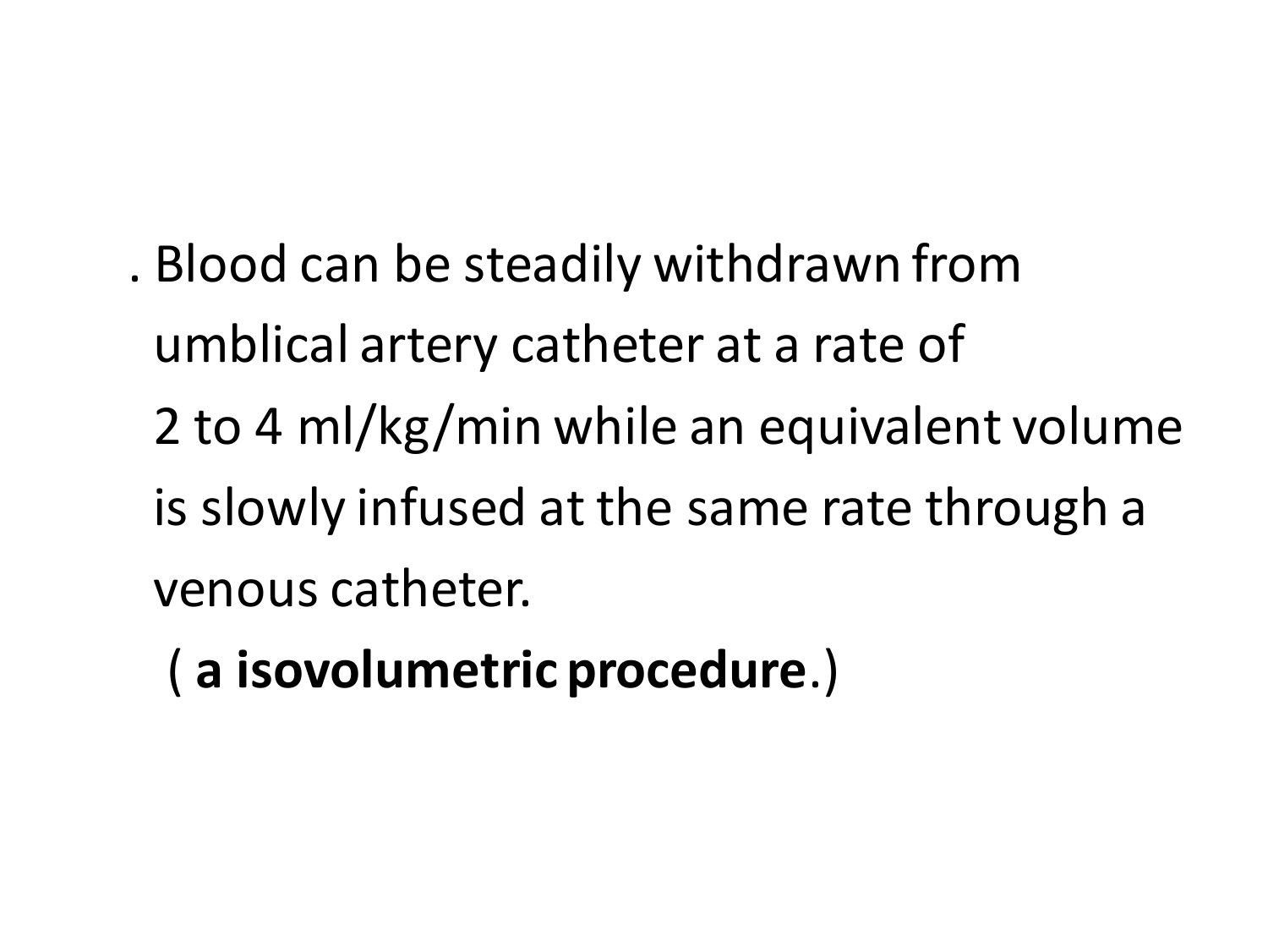- **. Albumin infused 1 to 2 hrs prior to the exchange transfusion promotes removal of more bilirubin because more extravascular bilirubin is drawn into circulation..**
- . Immediately after double volume exchange transfusion, **TB level returns to approximately two – thirds of preexchange level.**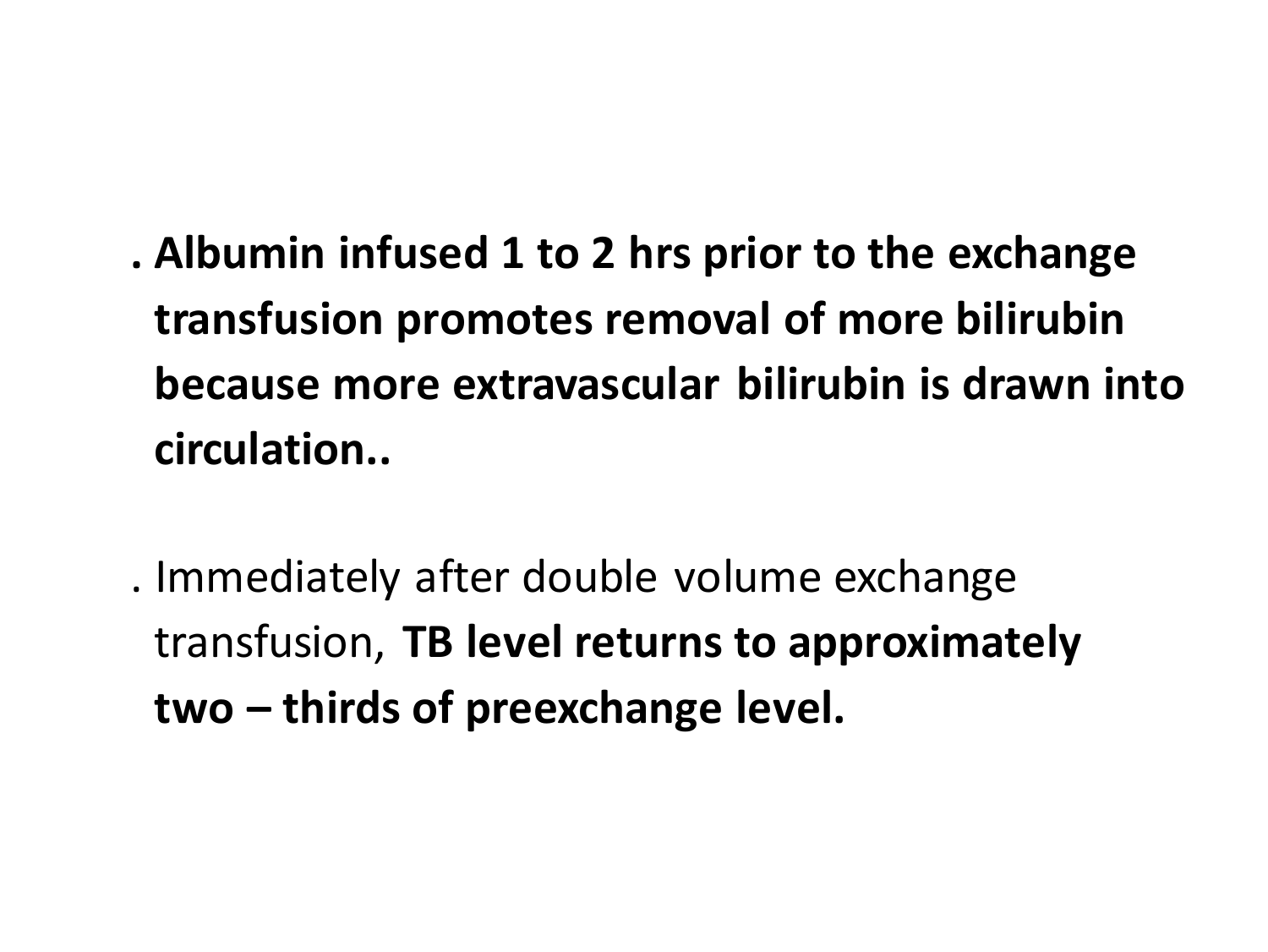- . This procedure replaces about 85% of the circulating RBC.
- . Intensive phototherapy is to be stopped and TB should be monitored at 2, 4, 6 hrs of transfusion and then every 12 or 24 hrly.
- . Increasing TB or recurrent neurologic signs are followed to asses need for exchange transfusion.